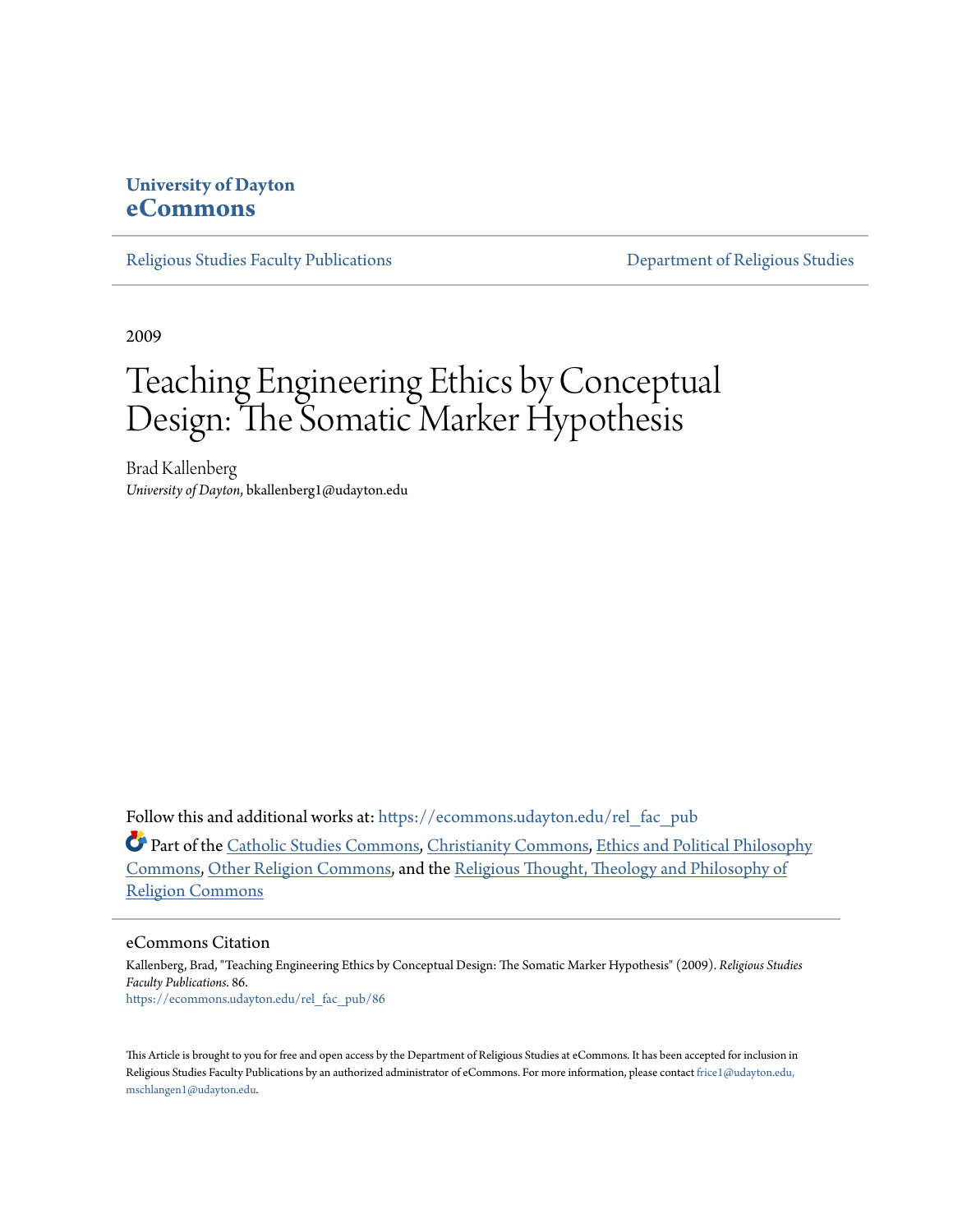#### **ACCEPTED MANUSCRIPT**

## **Teaching Engineering Ethics by Conceptual Design: The Somatic Marker Hypothesis Brad J. Kallenberg, University of Dayton**

**Keywords**: research misconduct, engineering ethics, design, somatic learning, Antonio Damasio, plagiarism

**ABSTRACT**: In 1998, a lead researcher at a Midwestern university submitted as his own a document that had 64 instances of strings of 10 or more words that were identical to a consultant's masters thesis and replicated a data chart, all of whose 16 entries were identical to three and four significant figures. He was fired because his actions were wrong. Curiously, he was completely unable to see that his actions were wrong. This phenomenon is discussed in light of recent advances in neuroscience and used to argue for a change in the standard way engineering ethics is taught. I argue that engineering ethics is better taught in the form of a design course in order to maximize "somatic" learning.

#### **See no evil**

In 1998 a university in the Midwest fired a lead research engineer for plagiarism. The researcher (hereafter Dr. M) had solid credentials: according to the Scitation database, he had coauthored at least two dozen articles in the five years he had worked for the university's research institute and achieved an outstanding record of securing grant dollars. Dr. M was instrumental in obtaining a \$5 million grant from the U.S. Air Force for studying the effects of fatigue on titanium, a key ingredient in turbine blades. As principal investigator, Dr. M constructed a machine to accelerate the process of fatigue-to-failure by superimposing a 20 kHz (near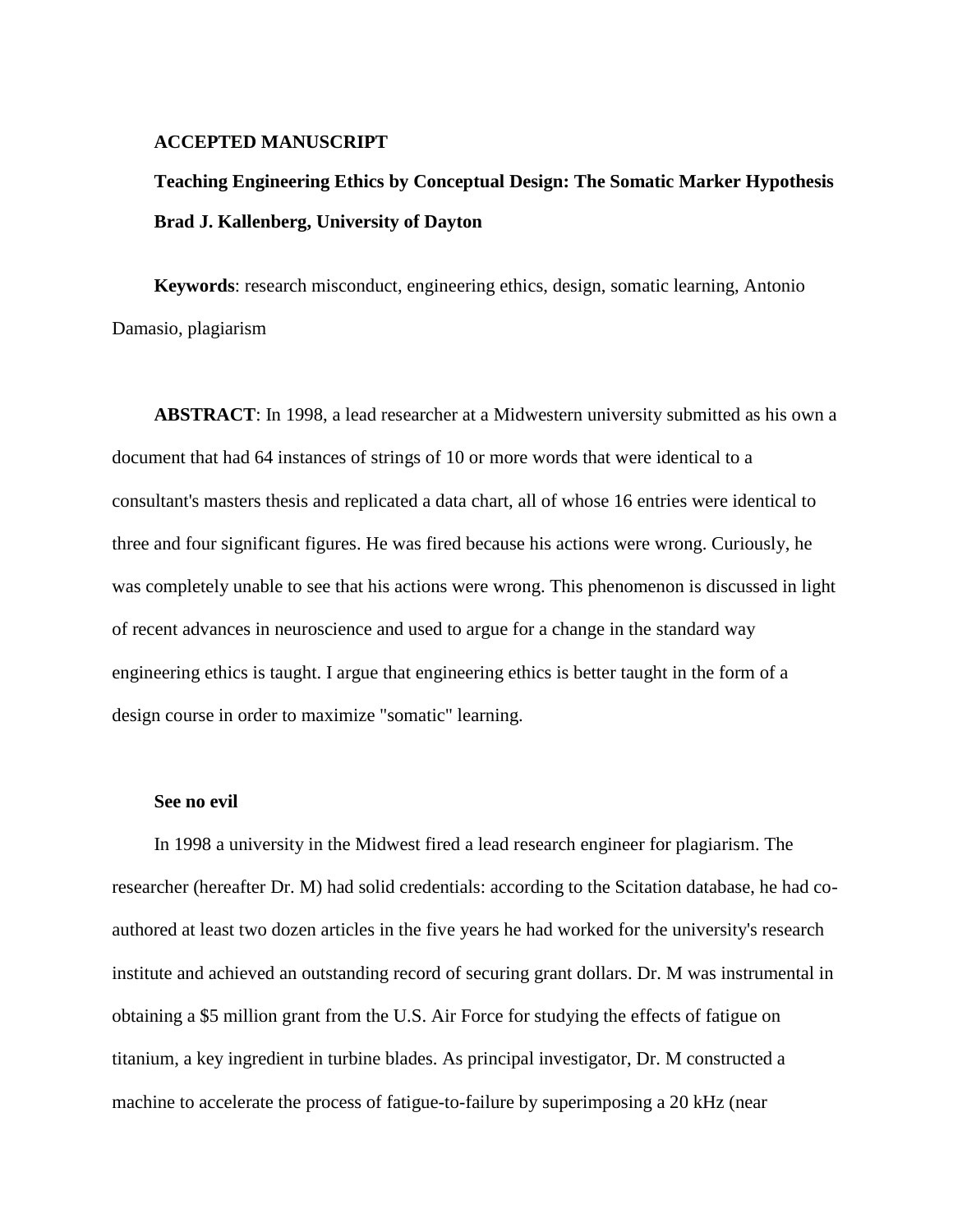ultrasonic) vibration over a 2 kHz signal. If the device worked (later tests showed it did not), it would have proven extremely useful for this and similar fatigue studies.

As is typical, a sizeable cadre of grad students worked on the various facets of the project under the terms of this five-year grant. But for the stress-inducing device, Dr. M was assisted only by a consultant, hired (July 1997) from *outside* the institute, who six years earlier had done fatigue research on titanium and had captured the results in his own 1991 master's thesis. Less than a year later, Dr. M submitted a paper to an academic journal listing himself as sole author. An attentive co-worker, aware of the master's thesis, noticed uncanny similarities between it and Dr. M's journal article and drew this to the attention of the head of the institute's Structural Integrity Division. Careful investigation revealed three central acts of plagiarism: (1) "64 identical word strings of ten or more consecutive words….[some of which] constitute entire paragraphs of precisely identical text of technical writing, including punctuation"; (2) a table that "consists of test specimen failure data for 16 experiments, each of which is identical in result, to four significant digits, to the test data" in Table 5.1 of the master's thesis; (3) the manuscript submitted to the journal refers to footnotes [12] and [13] which match those in the master's thesis, but the manuscript itself has only ten footnotes!<sup>\*</sup>

After a lengthy in-house process—itself a model in procedural justice—Dr. M was fired by the university. Dr. M stridently maintained his own innocence. He hadn't copied anyone's data; rather, he successfully *replicated* the data of the masters thesis. He maintained this position in the face of the fact, well known in the field, that "cycles to failure" vary by as much as 50% from

 $\overline{a}$ 

<sup>\*</sup> This case is a matter of public record. But since I am interested in the shape of Dr. M's crime rather than his identity, I only refer to the case by its number, 1999 CV 05683. Full text of the ruling made in the Montgomery County Common Pleas Court is available online at [http://www.clerk.co.montgomery.oh.us/pro/image\\_onbase.cfm?docket=5667438.](http://www.clerk.co.montgomery.oh.us/pro/image_onbase.cfm?docket=5667438) This ruling was upheld by the Second District Court of Appeals. The appeal, Case No. 19476, is also a matter of public record:

<http://www.sconet.state.oh.us/rod/docs/pdf/2/2003/2003-ohio-1852.pdf> (Webcite accession number: 2003-Ohio-1852).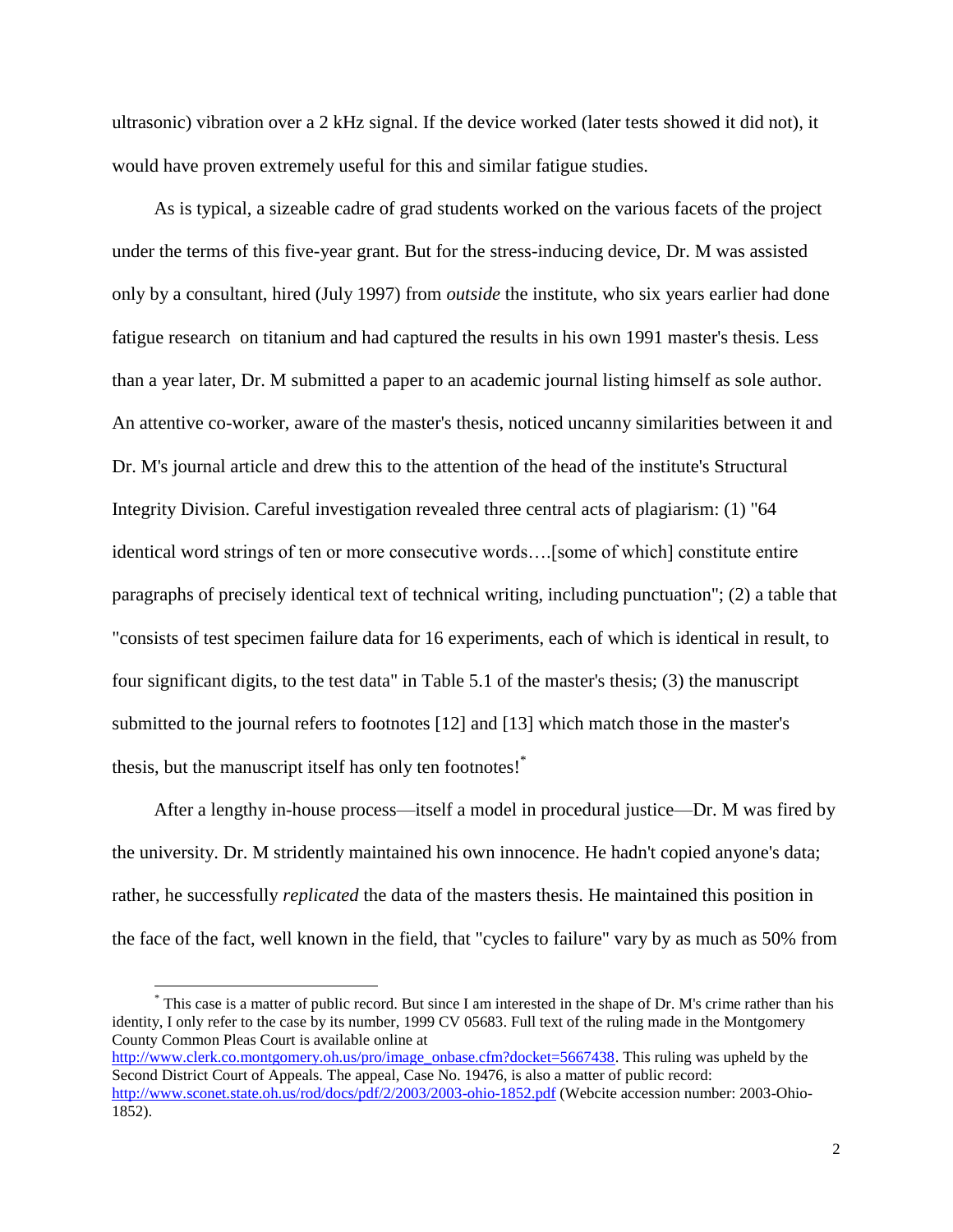sample to sample. Indeed, there is normal variance from one sample to another within his set of 16 data. But Dr. M maintained that his set of 16, each of which varied widely from the others in his set, nevertheless matched all 16 data for cycles-to-failure for samples in the masters thesis (to four significant figures!). To defend himself, Dr. M produced a supplemental paper in which he claimed that he was *trying* to achieve identical data and did so by rapid mechanical increase of the gain at "precisely" the same time of breaking as each of the 16 specimens in the masters thesis. If the unscientific nature of his intent (what reputable scientist aims at replicating data to four significant figures?) is disregarded and grant the fantastical claim that by using his *wristwatch* he was able to interrupt a 20,000Hz signal at precisely the right moment, there is still the incriminating fact that Dr. M "could not produce any lab notes, test data records or test samples." (1999 CV 05683).

Somewhat surprisingly, after being fired, Dr. M filed suit against the university for a long litany of grievances, including libel and slander. It became evident in the process that Dr. M's strategy to recover his honor entailed aggressively undermining the integrity of his immediate supervisor (i.e., the head of the Structural Integrity Division who brought the formal charges that precipitated Dr. M's dismissal) by means of a deposition that was often as petty as it was lengthy (15 hours). Dr. M lost the case. And he lost the appeal. And he lost the appeal after that; the state supreme court flatly refused to hear the preposterous case. The university spent \$198,000 exonerating itself. $<sup>1</sup>$ </sup>

#### **Practical Reasoning and Somatic Learning**

The curious behavior of Dr. M is in some respects oddly similar to a class of psychiatric patients with severe neurological trauma to the ventromedial sector of the prefrontal cortex. I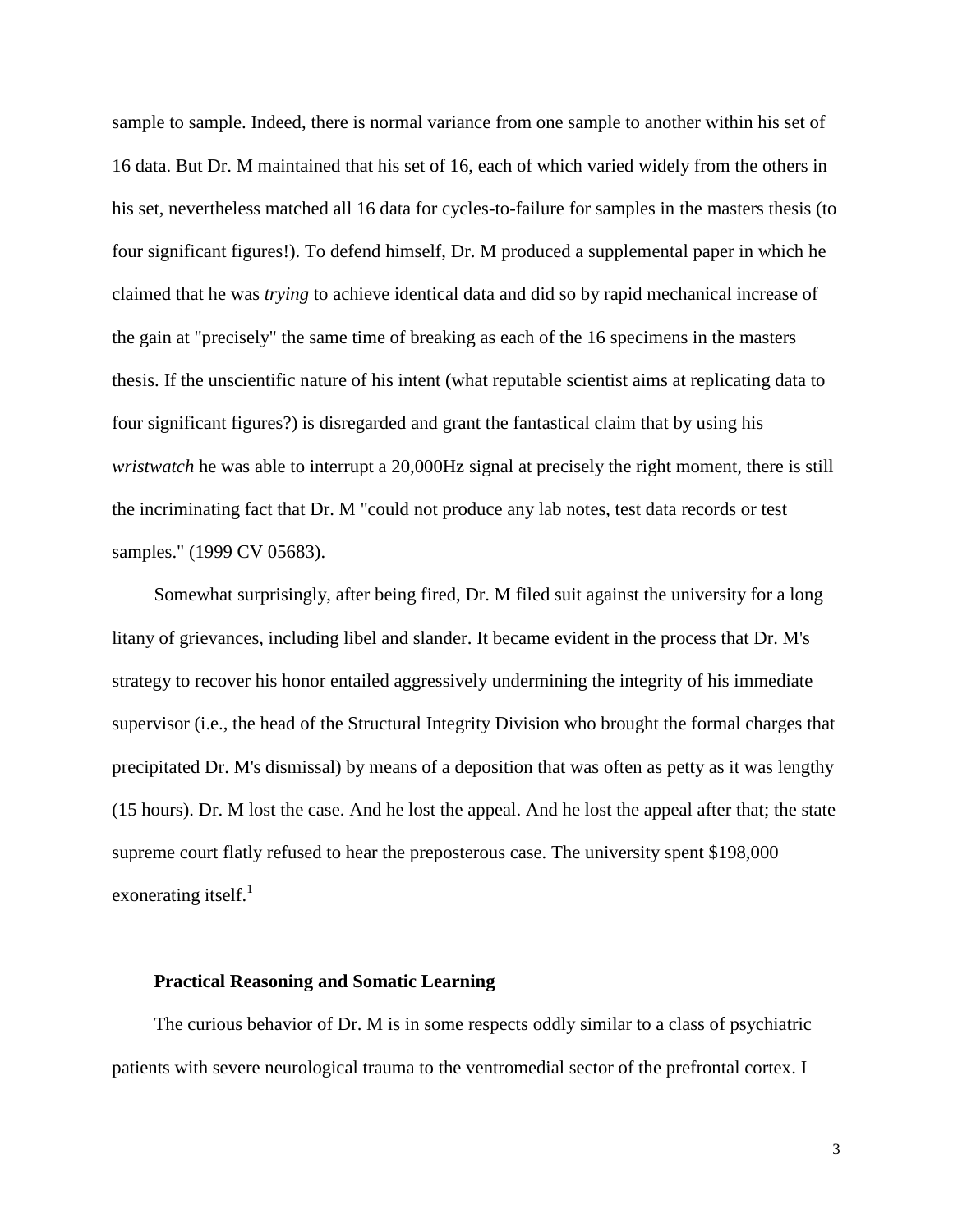venture to make this comparison not in order to *explain* Dr. M's behavior. (After all, there are many plausible explanations for Dr. M's transgressions.) Rather, I draw the comparison in hopes of making the case that the teaching of ethics may yield correlative changes in behavior, but only if, key areas of the prefrontal cortex are repeatedly activated. Of course, this is not a *sufficient* condition for compelling behavioral change (students are not automatons). However, activity in the prefrontal cortex is *the sine qua non* of practical reasoning. Thus a little detour into neurobiology may shed light on the way ethics is learned. After this excursus, I shall argue that engineering design epitomizes the kind of prefrontal stimulation needed for somatic learning and thus ought to top our list of pedagogical strategies for teaching engineering ethics.

Much can be learned about practical reasoning by observing those who are physically incapable of doing it. The most famous example is Phineas Gage, the 25 year-old railroad worker who in 1848 survived an explosion that drove a three-foot, thirteen pound tamping rod through his cheek and out through the top of his skull. As startling as his survival was, his instantaneous personality overhaul was perhaps even more startling. Although his recovery—both mental and physical—appeared to be complete after two months of convalescence, Gage had permanently lost the capacity to make good choices. Instead, witnesses call him

fitful, irreverent, indulging at times in the grossest profanity which was not previously his custom, manifesting but little deference for his fellows, impatient of restraint or advice when it conflicts with his desires, at times pertinaciously obstinate, yet capricious and vacillating, devising many plans of future operation, which are no sooner arranged than they are abandoned..."<sup>2  $(\bar{p}, 8)$ </sup>

Since Gage's case became public, there have been a handful of cases that have been far more carefully documented. In his masterful book, *Descartes' Error*, Antonio Damasio shows that practical reasoning is a function of the interplay between body and a constellation of several systems in the brain, especially those of the evolutionarily early limbic system (especially involving the amygdala and the anterior cingulate, both located in the ventromedial sector of the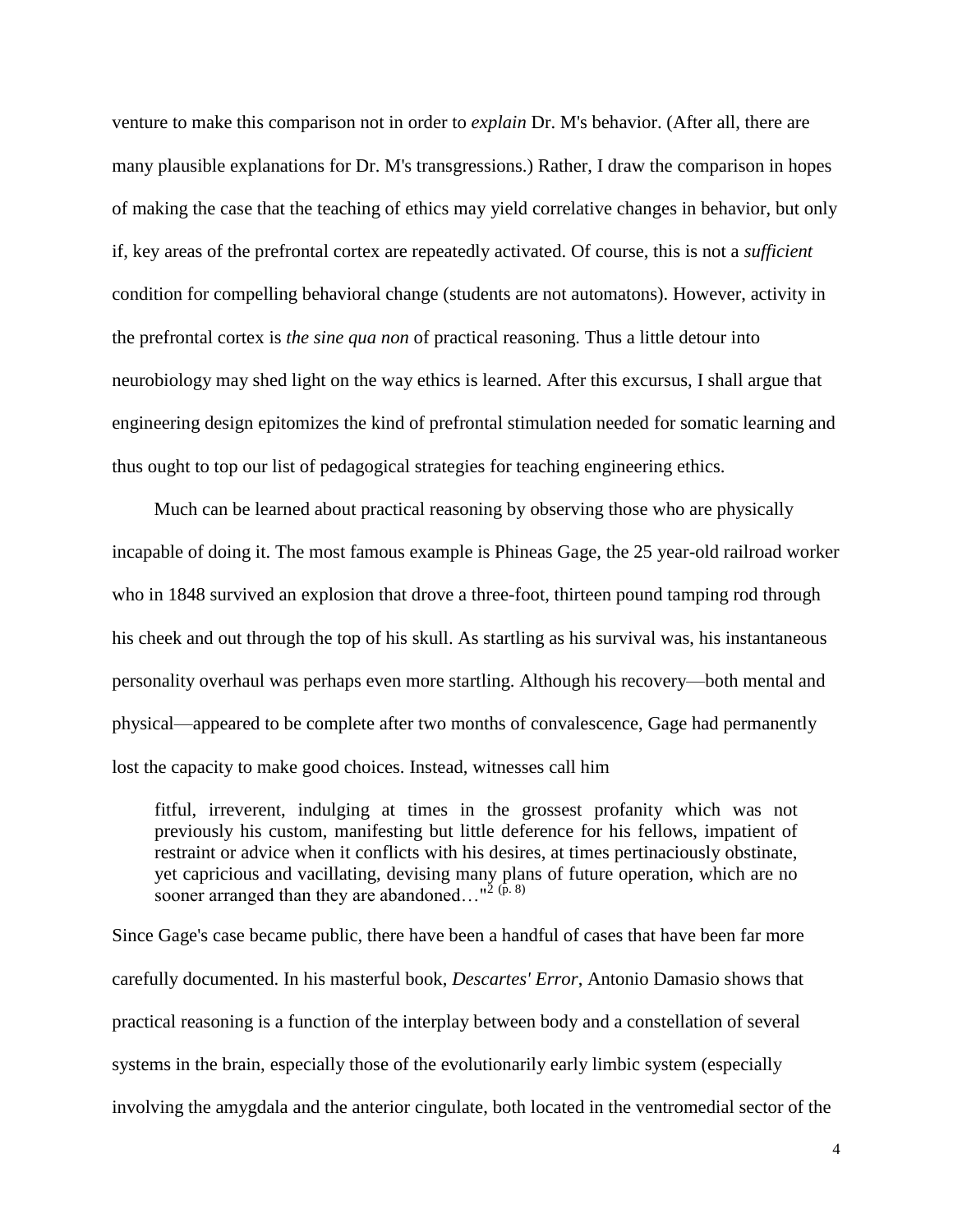prefrontal cortex; pp. 70-71). These brain systems are pivotal for processing emotional awareness and generating agent responses. While the brain is sometimes able to compensate for damage in one section by learning to use other sectors, damage to the prefrontal cortex is unique in that damage cannot be compensated for by other regions, in particular by those involved in theoretical reasoning.

Damasio illustrates these claims with the case of a modern Phineas Gage he calls "Elliot." Elliot suffered from meningioma, a benign but fast-growing brain tumor. Expert surgery successfully removed the tumor as well as the nearby brain tissue that had been damaged by pressure. In terms of percentages, a relatively small part of the ventromedial sector of the prefrontal cortex (mainly right side, same elevation as but in front of the corpus callosum). Elliot's physical recovery from surgery was normal: "Elliot's smarts and his ability to move about and use language were unscathed" (36). But when he returned to work, he was crippled by an inability to make the simplest desicions. For instance, given the task of reading and sorting documents for the firm's clients, Elliot both understood the task and the material he read. What he could not do was *decide* which sorting metric he should use: the date of the document, the size of the paper, relevance to the case, etc. Silly criteria which normal adults would not seriously consider became for Elliot viable options. Having absolutely no reflexive heuristics for curtailing excessive analysis, Elliot could never begin much less complete the task. Not surprisingly, Elliot soon lost his job. He was subsequently bamboozled out of large sums of money and cycled through failed marriages.

An important datum for my argument is the fact that Elliot passed cognitive psychological testing with flying colors. His I.Q. was in the superior range; he was normal or above on the Wechsler Adult Intelligence Scale. His short term memory—for numbers, geometry, verbal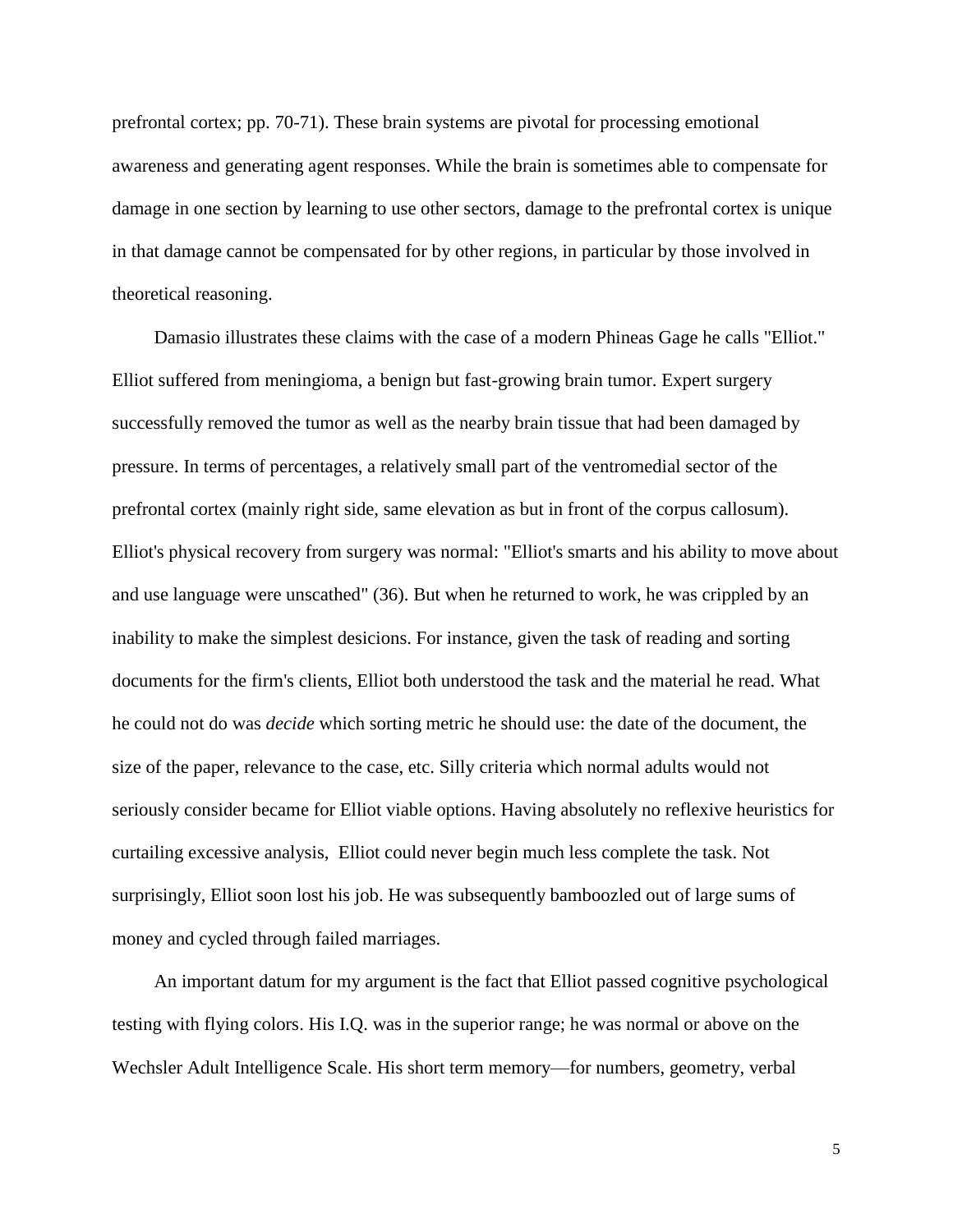strings, and visual images—was superior. As shown by the Multilingual Aphasic Exam, his language skills were normal (41). He scored in the normal range on Benton's standardized test, the Rey-Osterrieth complex figure test, the Wisconsin Card Sorting test, the Minnesota Multi-Phasic Inventory, and so on, endlessly. "After all these tests, Elliot emerged as a man with a normal intellect who was unable to decide properly, especially when the decision involved personal or social matters" (43). As ethics necessarily involves personal and social matters, Elliot's physical handicap was a moral handicap as well.

What finally emerged as the locus of Elliot's disability had to do not with his *cognitive* abilities, but with his emotions. Not that he was overemotional. Rather, "he was always controlled, always describing scenes as a dispassionate, uninvolved spectator." Even when recounting his own story, never "was there a sense of his own suffering, even though he was the protagonist" (44). Elliot himself retained factual memory of life before the tumor. He detected that formerly incendiary topics no longer generated *any* reaction, either positive or negative (45).

When Elliot was presented with a series of abstract ethical dilemmas, he performed perfectly normally (46-48). He was able to conceive complex problems, enumerate principles, rationally rank conflicting principles, generate a list of alternative courses of action, and predict how the scenario might evolve. But there is a twist: these tests of Elliot's ethical reasoning shared one common shortcoming: in each case, *no real decision was required*. Elliot successfully reasoned out the problems in a controlled environment but never had to chose. Elliot's own words make his plight more poignant:

At the end of one session, after he had produced an abundant quantity of options for action, all of which were valid and implementable, Elliot smiled, apparently satisfied with his rich imagination, but added: "And after all this, I still wouldn't know what to do!" (49)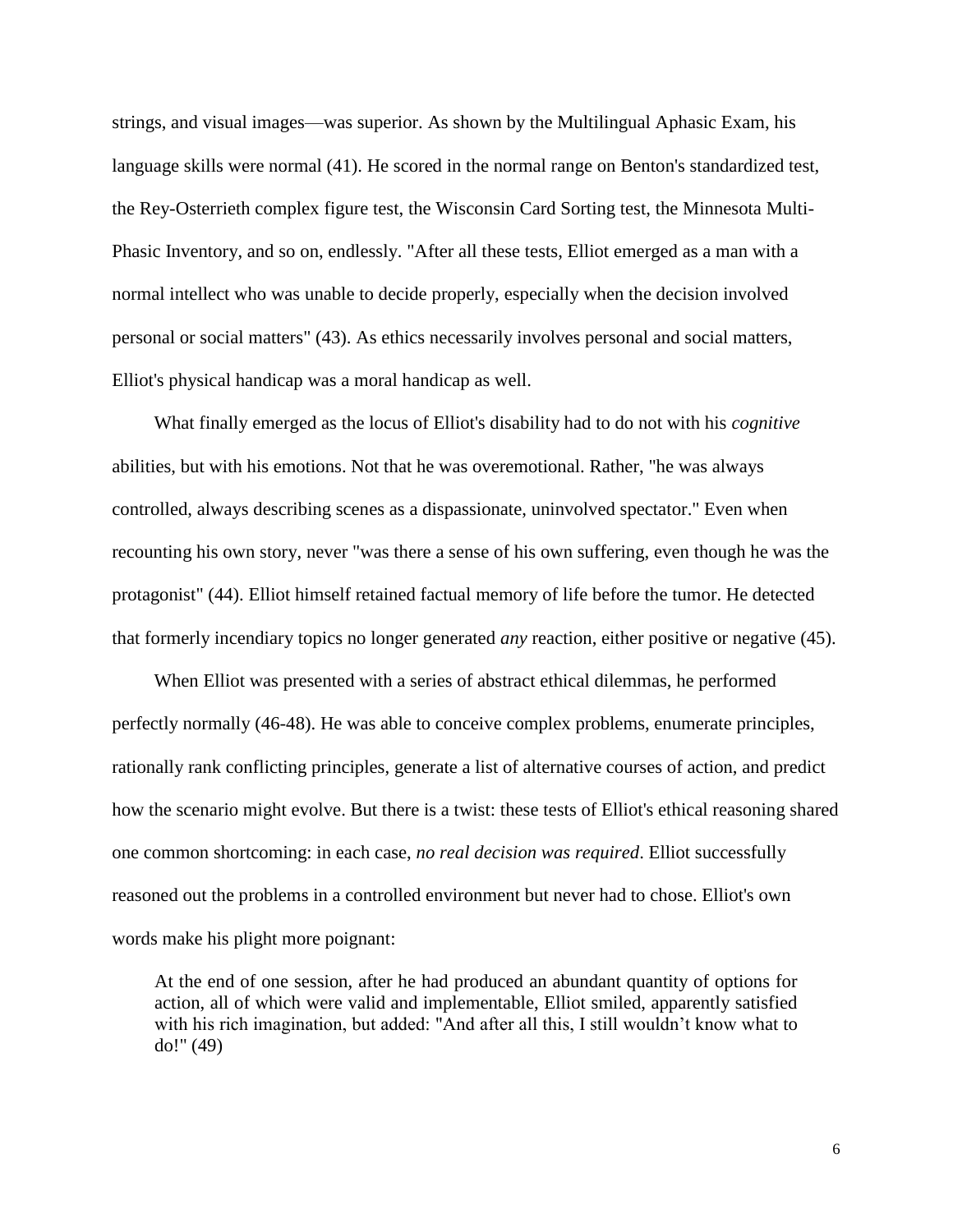Elliot's cold-blooded indecision, his ability to know but not to feel (45) resulted in an inability to live well. Ironically, Elliot's *body* did not forget what his brain could no longer learn. When presented with stimuli to trigger bodily states of fear, anger, and aggression, Elliot's galvanic skin response and heart rate rose appropriately. What Elliot was unable to do is to be aware of these somatic reactions. (Damasio delineates between the somatic responses or "emotions," and the brain's awareness of them, i.e., "feelings" (145).)

Normal adult living depends upon a finely tuned interplay between two master systems in the brain. The limbic system is that "system of systems" in the brain that is embedded in feedback loops with the rest of the body. It both reads cues sent to it by the body as well as readies the body to take action The other master system is the neocortex by which the brain is capable of conscious, rational thought. That the two systems are interwoven and interdependent is shown by the fact that activity in the neocortex (e.g., reading a scary novel) can stimulate the limbic system to prepare the body for action. In other words, normal adults *feel* fear in response either to bodily cues (e.g., the sound of an explosion or the smell of smoke) or mental cues (scary story). And in becoming aware of fear generated by mental cues, the limbic system completes the feedback loop with the body, readying it for action, as if the initial cues had come from the body. The rudimentary loop of communication between body and limbic system is "hardwired," as it were, and constitutes what Damasio calls the "*primary* emotions": "After an appropriate stimulus activates the amygdala…, a number of responses ensue: internal responses;...muscular responses; visceral responses (autonomic signals); and responses to neurotransmitter nuclei and hypothalamus." Human beings share the phenomena of primary emotions with many animals as nature's way to quickly accomplish useful ends: "speedy concealment from a predator, for instance, or display of anger toward a competitor" (132).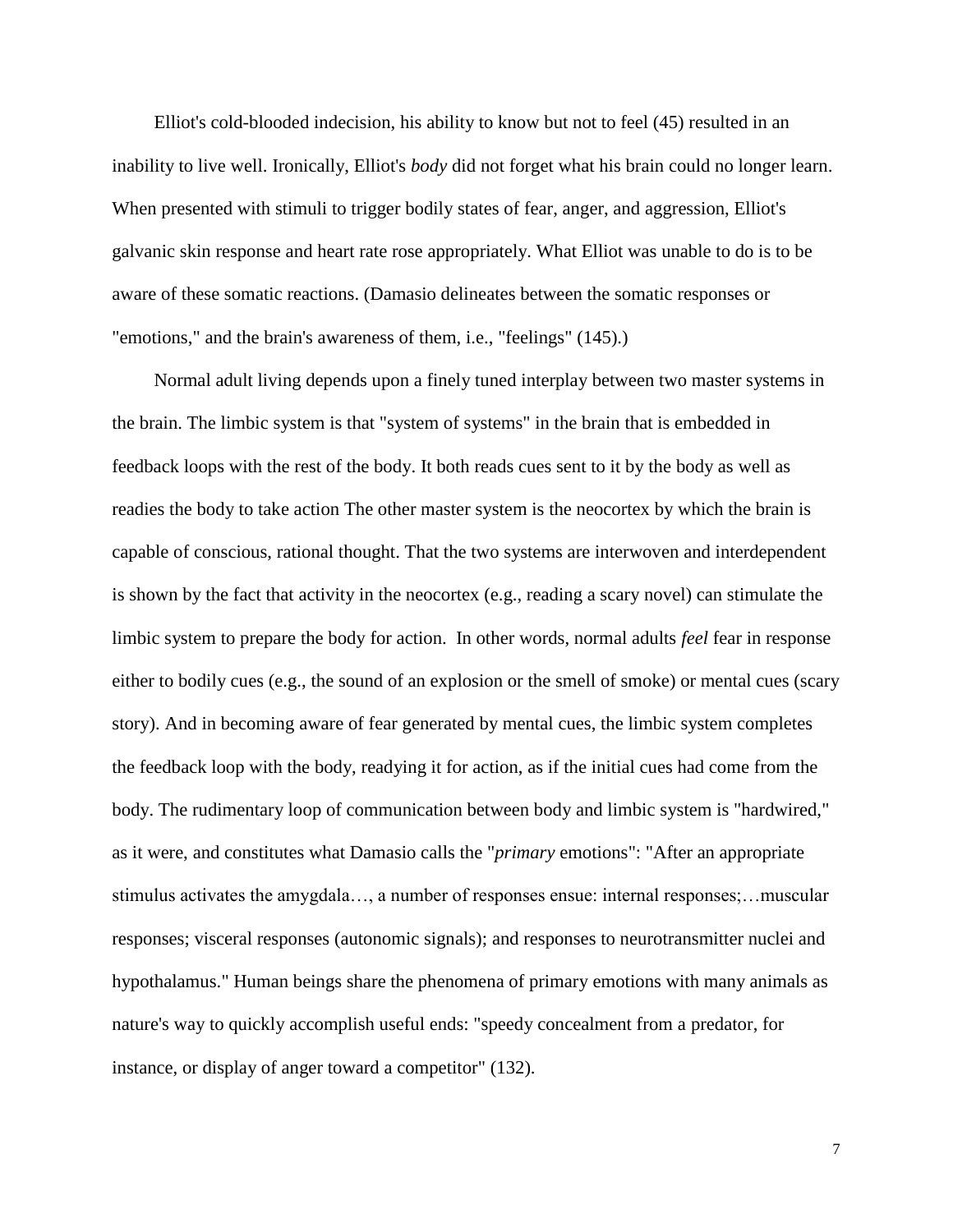When Damasio teases out the process with more nuance, it becomes clear that perception and response is not a simple linear process, or even a single feedback loop, but an iterative, multi-layered one. The normal adult human not only has primary emotions, but also becomes aware of these emotions. In Damasio's terms, becoming conscious of emotions offers the adult human "flexibility of response based on the particular history of [its] interactions with the environment" (133). The full range of human feelings cannot be accounted for by primary emotions. Rather, a higher order set of mechanisms, "secondary emotions," occur

once we begin experiencing feelings and forming *systematic connections between the categories of objects and situations, on the one hand and primary emotions, on the other*. Structures in the limbic system are not sufficient to support the process of secondary emotions. The network must be broadened, and it requires the agency of prefrontal and of somatosensory cortices. (134)

While the conscious brain is coping with its awareness of emotion, networks in the limbic system

Automatically and involuntarily respond to signals arising from the processing of the [emotional] images. This prefrontal response comes from dispositional representations that embody knowledge pertaining to how certain types of situations usually have been paired with certain emotional responses, in your individual experience. In other words, it comes from *acquired* rather than *innate* dispositional representations…. (136)

Not only is wisdom habitual, the habits that constitute wisdom are emotional in nature.

Secondary emotions (as well as our awareness of them) are *crucial* to the proper exercise of

practical reason. The location of these emotions cannot be mapped onto any one region of the

brain. Rather, awareness of emotion (feeling) is a property that supervenes on the entire iterative

network of brain systems enmeshed with the body. Unless we have such shortcuts ready to hand,

we would be lost in a hopeless morass of endless calculations of possibilities and re-

calculations. Such was Elliot's plight. When faced with a test that asked him to draw cards from

one of three stacks, each of which had an unknown pay-off and penalty rate, he could only resort

to *primary* emotions and was unable to form emotional reflexes toward the high-risk deck. This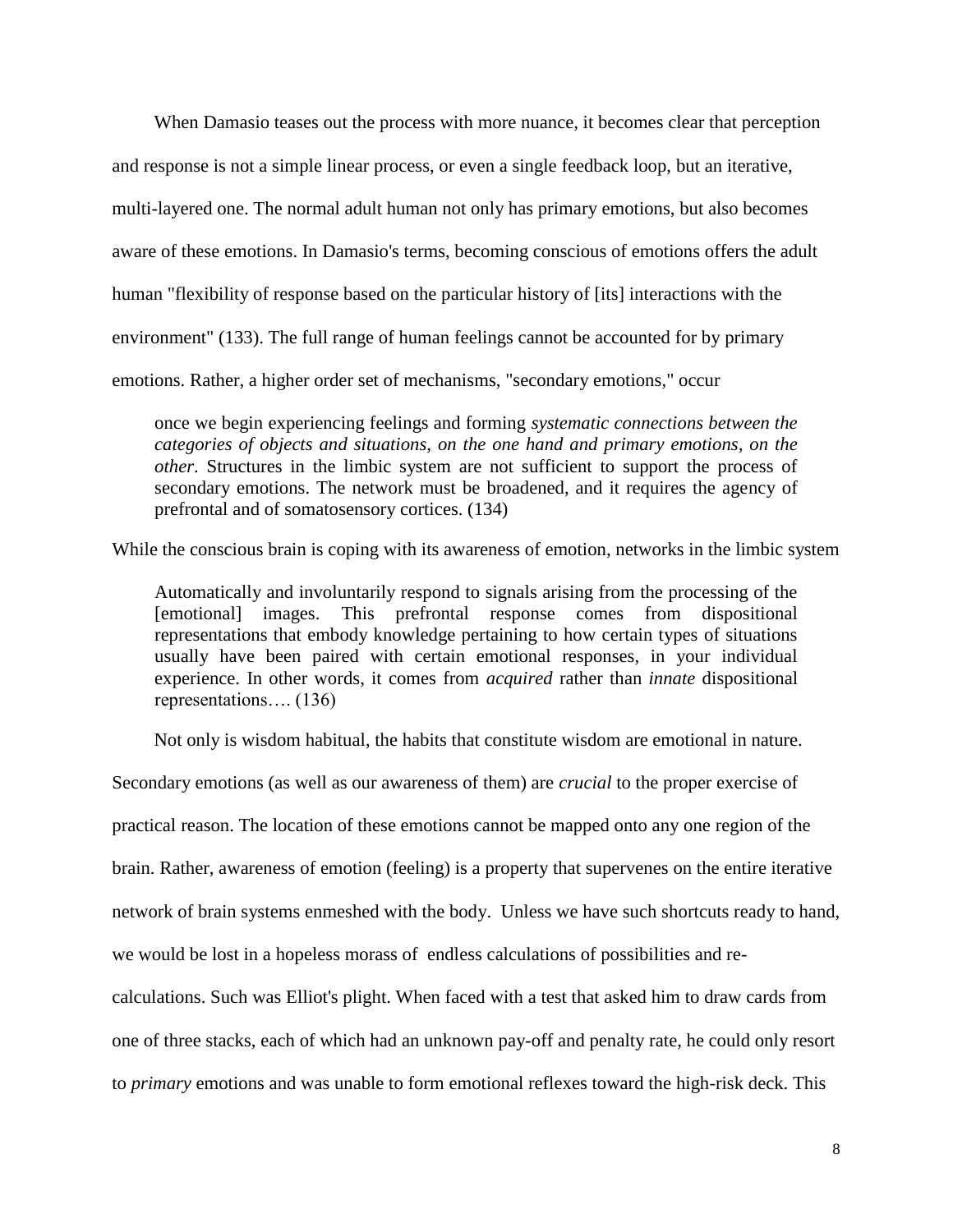prevented Elliot from learning from experience; every draw was as if his first. In contrast, normal adults maximized *long-term* earnings because they instinctively began to shy away from the stack that had the highest regular pay-off but also the devastating occasional penalty. Such learning required secondary emotions, which is to say, awareness of impending future pains: normal adults grew increasingly nervous that the next card turned from the high stakes pile would be a penalty card depriving them of all their winnings and quickly learn never to draw from this pile (212-222).

Damasio calls these emotional habits "somatic markers."

*[S]omatic markers are a special instance of feelings generated from secondary emotions.* Those emotions and feelings *have been connected, by learning, to predict future outcomes of certain scenarios*. When a negative somatic marker is juxtaposed to a particular future outcome the combination functions as an alarm bell. When a positive somatic marker is juxtaposed instead, it become a beacon of incentive. (174)

Somatic markers function as embodied heuristics for pragmatically shortening in one's list of live options.

Because of the role that the limbic system plays in secondary emotion feedback loop between body and brain, those patients with damaged prefrontal cortex are unable to access somatic markers that have been learned. Thus Elliot's body responded was able to generate *primary* emotions. But because he could not be *aware* of these primary emotions. In other words, whether primary emotions were generated by the sensatory loop or by the imaginative loop, Elliot was unable to construct secondary emotions that normally arise in response to this awareness. *Elliot was neither able to feel the guidance of older disposition nor educate new ones.* In short, Elliot could calculate but *never decide*: "And after all this, I still wouldn't know what to do!" (49)

To summarize Damasio's claims: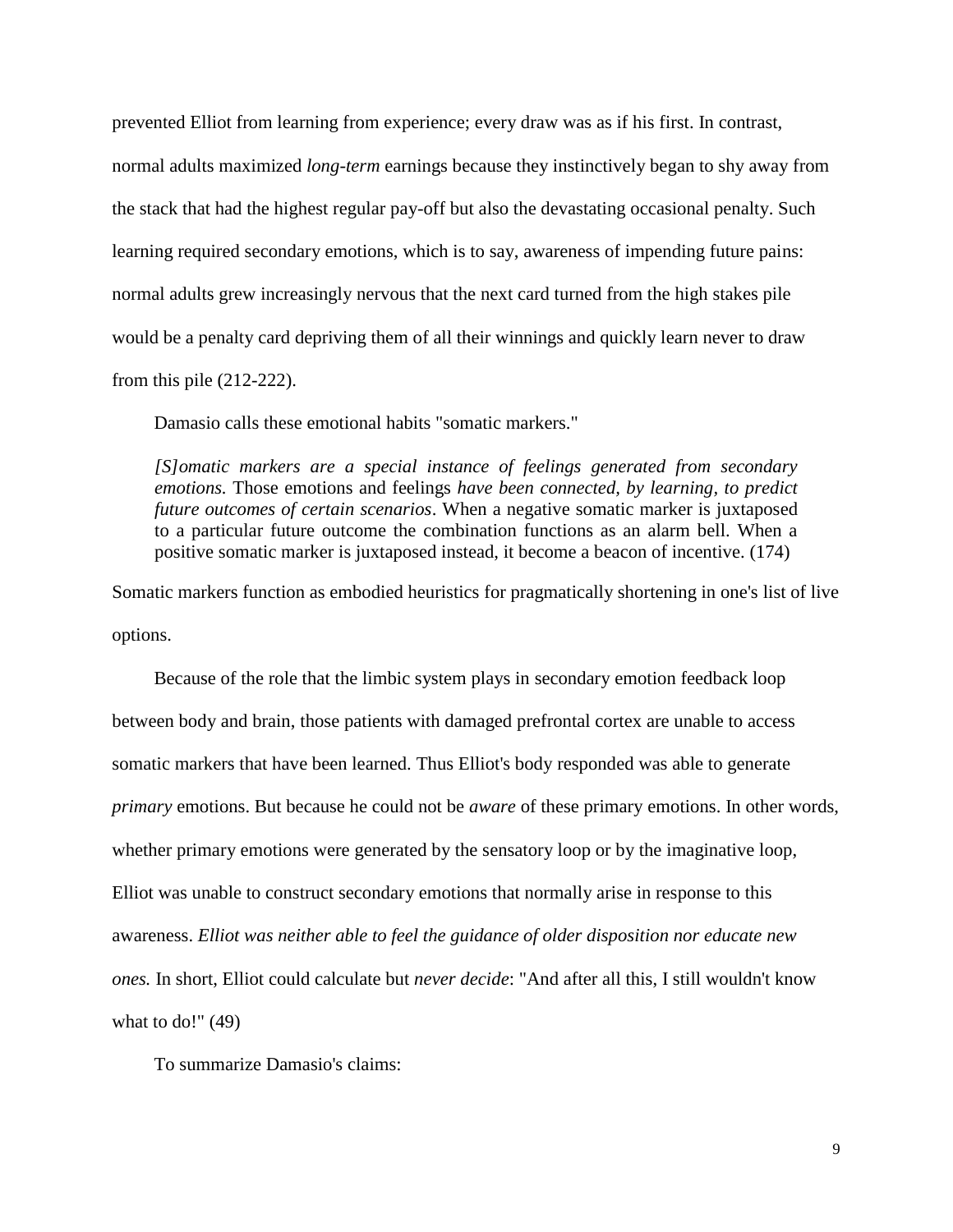- 1. The brain does not relate to the body as driver to car. In fact, the term "brain" bewitches us to imagine a unified control center. In contrast, the brain's 10 billion neurons (each of which communicates to other *nearby* neurons) are organized into overlapping systems. There is no one-to-one correspondence between a given cluster of neurons and a give human function.
- 2. One system of systems (the amygdala and the anterior cingulate are "prime players" of the limbic system; 133) is entangled with the rest of the body by a combination of neurological and biochemical pathways. Another system of systems (the neocortical) is entangled with the limbic system, and thus with the body as well.
- 3. Secondary emotions arising from the limbic system's response to the neocortical awareness of primary emotions are dependent on learned, embodied pathways (in Damasio's language, "somatic markers"; 165-222).
- 4. Wisdom in practical reasoning is crucially dependent upon secondary emotion, which is to say on *felt* tendencies to respond one way rather than another. Importantly, these tendencies or dispositions are felt *somatically*.

#### **Missing somatic markers**

I juxtapose Elliot to Dr. M in order to make the following suggestion: if felt dispositions (somatic markers) play a crucial role in practical reasoning, then faulty practical reasoning can be expected *both* from those who are physically incapable of processing secondary emotions (Elliot) as well as by those whose somatic markers are *underdeveloped*. Here "underdeveloped somatic markers" does not indicate a physical deficiency, but an educational one. We expect a novice to have less-developed reflexes than an expert practitioner. So we are surprised to find lack in those who have logged enough years to know better. Because Dr. M's crimes and his subsequent aggression left his peers dumbfounded, the following is at least a reasonable line of inquiry: did Dr. M suffer from underdeveloped somatic markers? If brain injury can be ruled out, then underdeveloped somatic markers may imply a correlative lack of *bodily* engagement with the morally formative practice. In Dr. M's case the evidence may be speculative at best. But there is evidence of poor laboratory skills. According to Dr. M's own testimony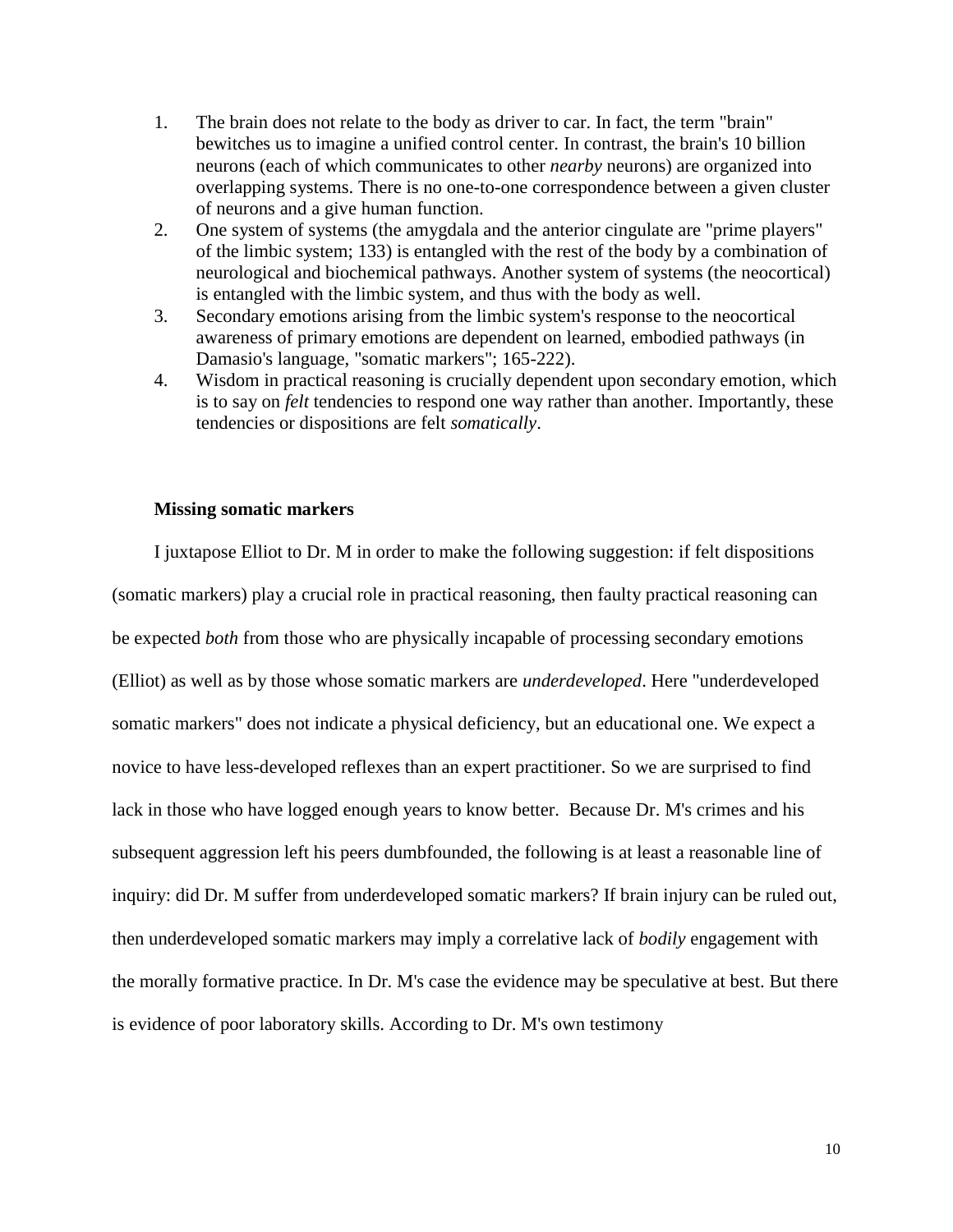- He retained neither raw notes from the experiments nor broken samples of the 16 tests.
- No fellow researcher could corroborate his reported experiments.
- He claimed that exact replication of another's data was his intention. (This explanation was offered *after* it came to light that each datum in a given set varied from its neighbors, therefore, how could he possibly replicate data that exactly matched the 16 results of another researcher?)
- He attempted to achieve this by mechanical interruption of the process, in effect, forcing each sample to break. (Obviously, this is contrary to the intention of the experiment.)
- He defended his ability to interrupt a 20,000 Hz vibration with enough accuracy for a cycles-to-failure reading accurate to four significant figures (apparently armed only with his wristwatch).
- The original report consisted of 16, and only 16, matching data. He later claimed to have used an "average testing method" on *more* than 16 data to achieve the astonishing results.
- He claimed to have made a conscious decision not to cite the master's thesis on the grounds that it was his scientific prerogative when and whether to cite another's work. Apparently, Dr. M does not consider teamwork as inherent to good engineering practice.

I suggest that it is at least plausible that poor lab skills may be correlative with underdeveloped somatic markers. This is not to say that Dr. M was emotionally flat in the same capacity as Elliot. But in ways similar to Elliot, Dr. M evidenced poor practical reasoning followed by a striking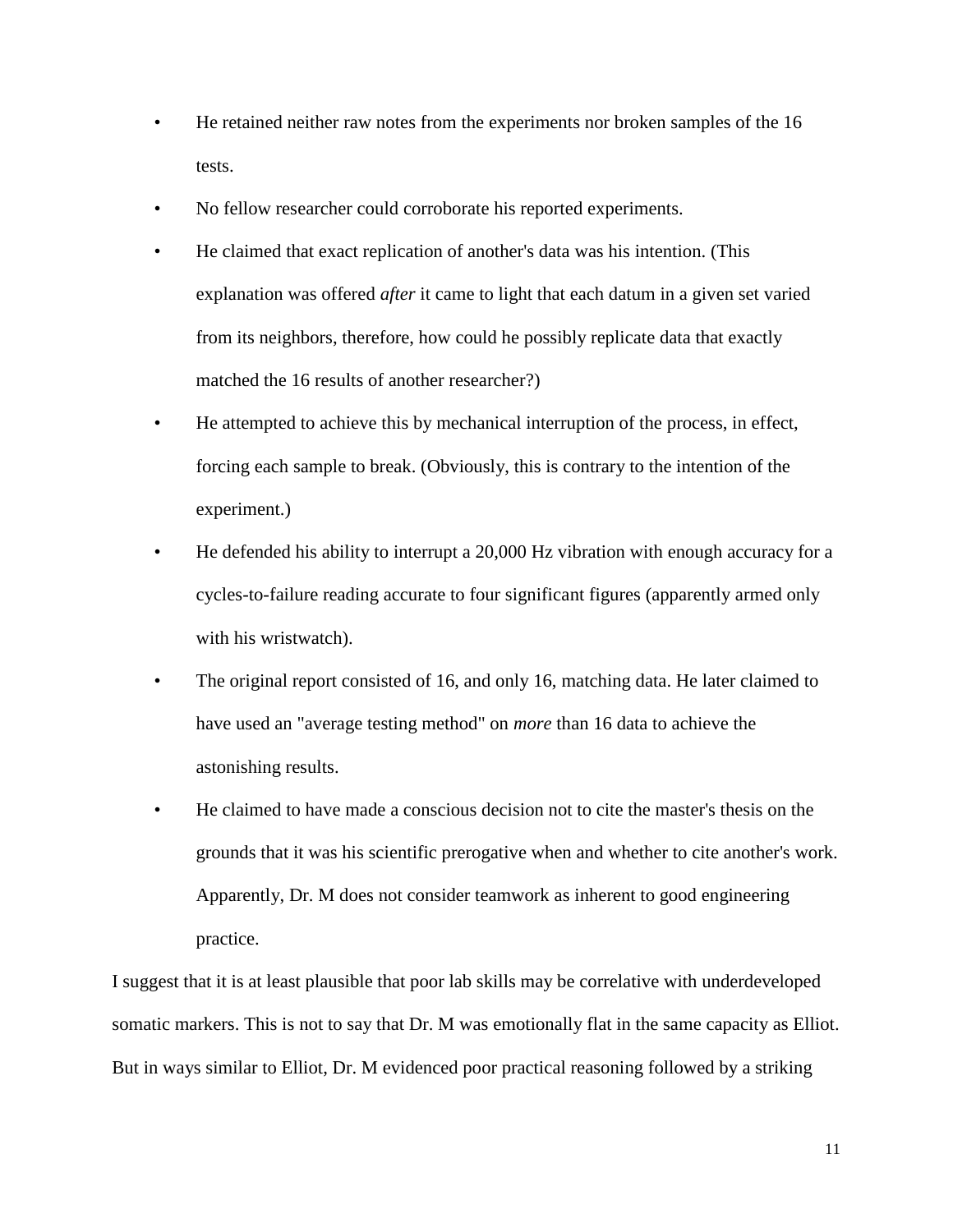lack of secondary emotions: no horror at the crime, no shame for having defrauded his colleagues, etc. Horror, shame and the like involve secondary emotions requiring him to *feel* abstract ideals.

My real point is not to castigate Dr. M once more, nor to *explain* his extreme behavior. Rather, my point in juxtaposing Elliot and Dr. M is to underscore the vital need for intentionally providing pedagogical opportunities for students to develop somatic markers. To cite Damasio once more:

The automated signal protects you against future losses, without further ado, and then allows *you to choose from among fewer alternatives*. There is still room for using a cost/benefit analysis and proper deductive competence, but only *after* the automated step drastically reduces the number of options. (173)

In sum, *engineering ethics courses need both a theoretical component and a somatic component*.

#### **Teaching Ethics by Means of Design**

It is common knowledge that today's engineering curriculum leans heavily toward the theoretical. What is needed are curricula that engage students at the somatic as well as the theoretical level. I don't mean simply hands-on learning—though that is crucial for good engineering program. I mean also to suggest a kind of hands-on learning that enables students to experience secondary emotions. Positive feelings such as pride, ownership, loyalty to one's teammates, as well as negative ones such as abhorrence and disgust at substandard performance, are indications that somatic markers are being formed.

Design thinking engages students in all three domains of learning.<sup>3</sup> In addition to cognitive reasoning (analysis and problem-solving), design thinking also engages students at the level of effective and affective learning. In light of Damasio, effective learning is broader than, say, hands-on prototyping. Effective learning extends to bodily skills, memories, and tacit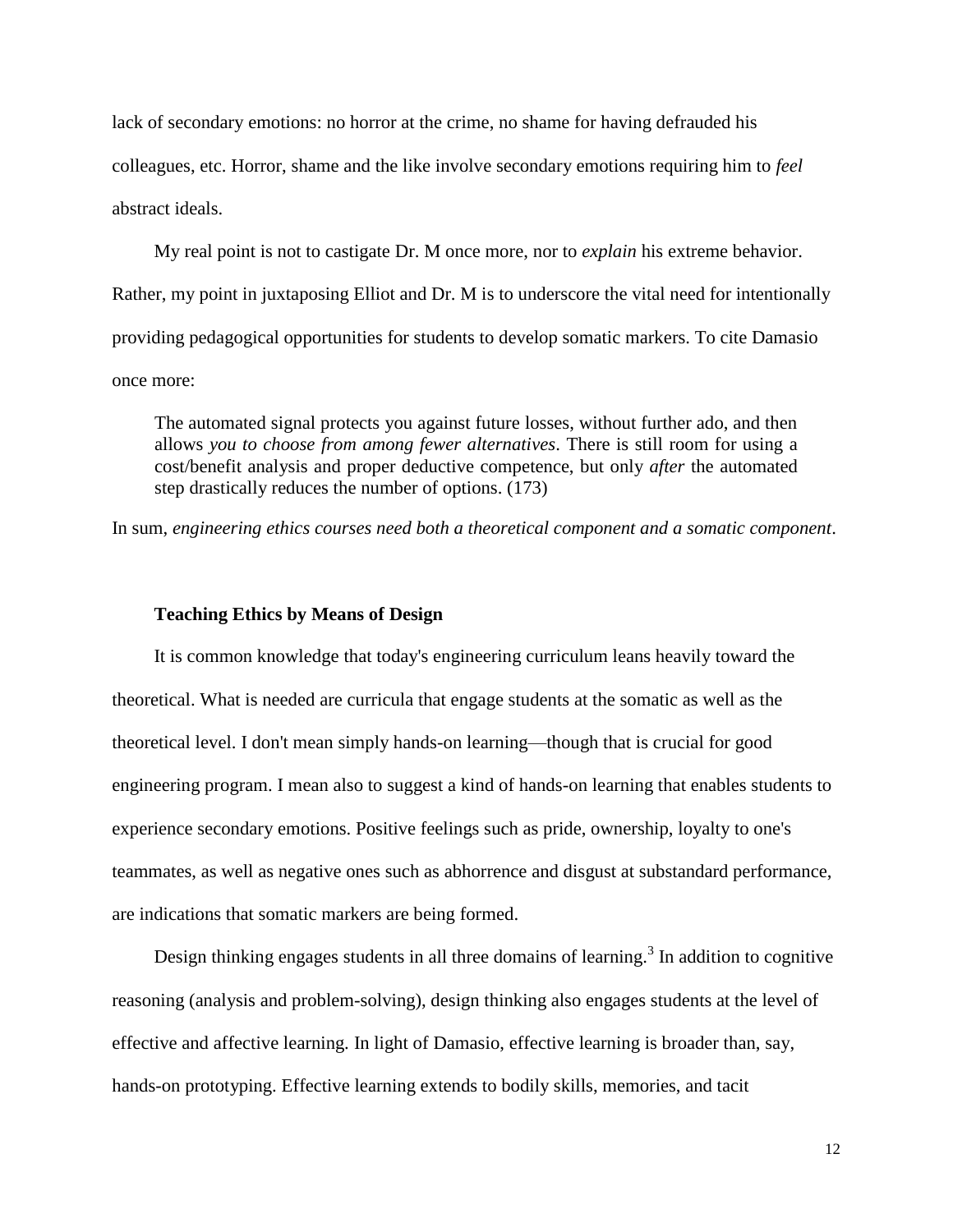knowledge<sup>4, 5, 6</sup> that go into the formation of somatic markers. Similarly, affective learning explicitly involves the emotional component of somatic learning. Design activities (broadly construed) engage students on all three levels because design is an inherently social enterprise involving crucial skills of negotiation, deliberation and compromise.<sup>7, 8, 9</sup> And precisely because design is social, design exercises can function as exercises in ethics.

Just as the intentions of designers are embodied in artifacts, so too ethics cannot be understood apart from the *process* that produces the artifact. Indeed, moral value can be embodied in the artifact. (A nefarious example is the 200 underpasses that Robert Moses had constructed in New York City whose extra low clearance (a mere 9') effectively denied minorityfilled busses access to public beaches.<sup>10</sup>) Conversely, to the extent that design degradation results in poor artifacts, many so-called ethical dilemmas may not be due to evil intent per se, but involve rather "the sociology of a mistake." $8$  In other words, some design degradation happens because social process tends to compound and magnify seemingly tiny mistakes. Such magnification transcends the efforts of individuals, while the processes themselves are unavoidable as they are inherent in the production of artifacts. These facts shows engineering ethics to be broader than solving dilemmas or assigning blame. Engineering ethics is about fluency in the design process.

Whitbeck describes four ways in which ethics and design problems are similar:

- There is virtually never a singularly correct solution or response.
- Some solutions are untenable—there are wrong answers even if there is no unique right answer—and some are better than others.
- Each solution may be better than the others in certain respects while being inferior in other respects.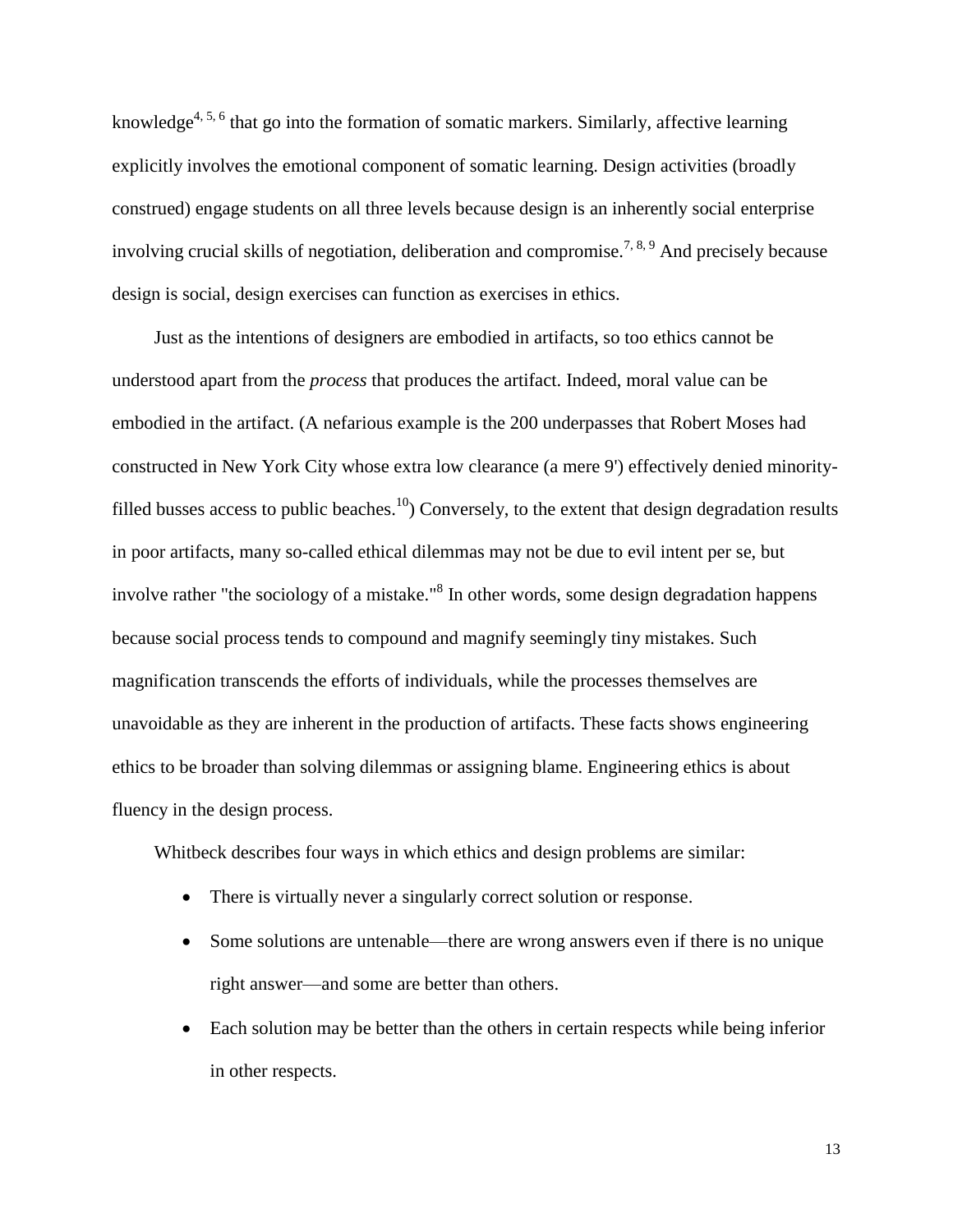• None of the solutions are clearly superior to the others.<sup>11</sup>

The similarity of ethics to design suggests that ethics enters the design process not as a "subproblem" to be solved in isolation. Just as design is iterative in nature, with no clear starting and ending points, $1^2$  so too ethics is not a mere ingredient to be added independently of other concerns such as material properties or cost. Rather, ethics permeates the entire process, just as design thinking does. This implies that fluency in ethical discourse is assimilated simultaneously with design discourse. $\frac{7}{7}$ 

As design is proactive, so too is ethics proactive. Design is not what engineers do only when things go wrong. Ethics is both evaluative (it *is* of concern when things are "not good") and proactive (ethics is of concern *not only* when things go wrong). Ethics is an intentional enterprise that projects a positive vision of the Good, of what human life is for, and embodies this vision in artifacts, processes, and infrastructures.

Design is the thoughtful response to problems that are "wicked." Ethics problems and design problems are wicked problems because they share the following features: they have no definitive formulation, no clear rule delineating when to stop solving, and no immediate, ultimate testing criteria. Wicked problems neither afford the luxury of trial-and-error methodology nor offer stakes low enough to allow the planner to fail. Each problem is unique and yet each one can be viewed as a symptom of a string of problem(s).<sup>13</sup> The ambiguity of design problems means that the most useful instruction to offer design students is practical tips or heuristics.<sup>14</sup> B.V. Koen has shown that heuristics are not only essential to best-practice engineering; heuristics are the means by which *all* practical reasoning takes place. In other words, human rationality copes with chaotic and dynamic contexts by employing time-tested "rules of thumb." Just as engineering heuristics require skilled judgment at every turn (e.g., when is the appropriate time to freeze a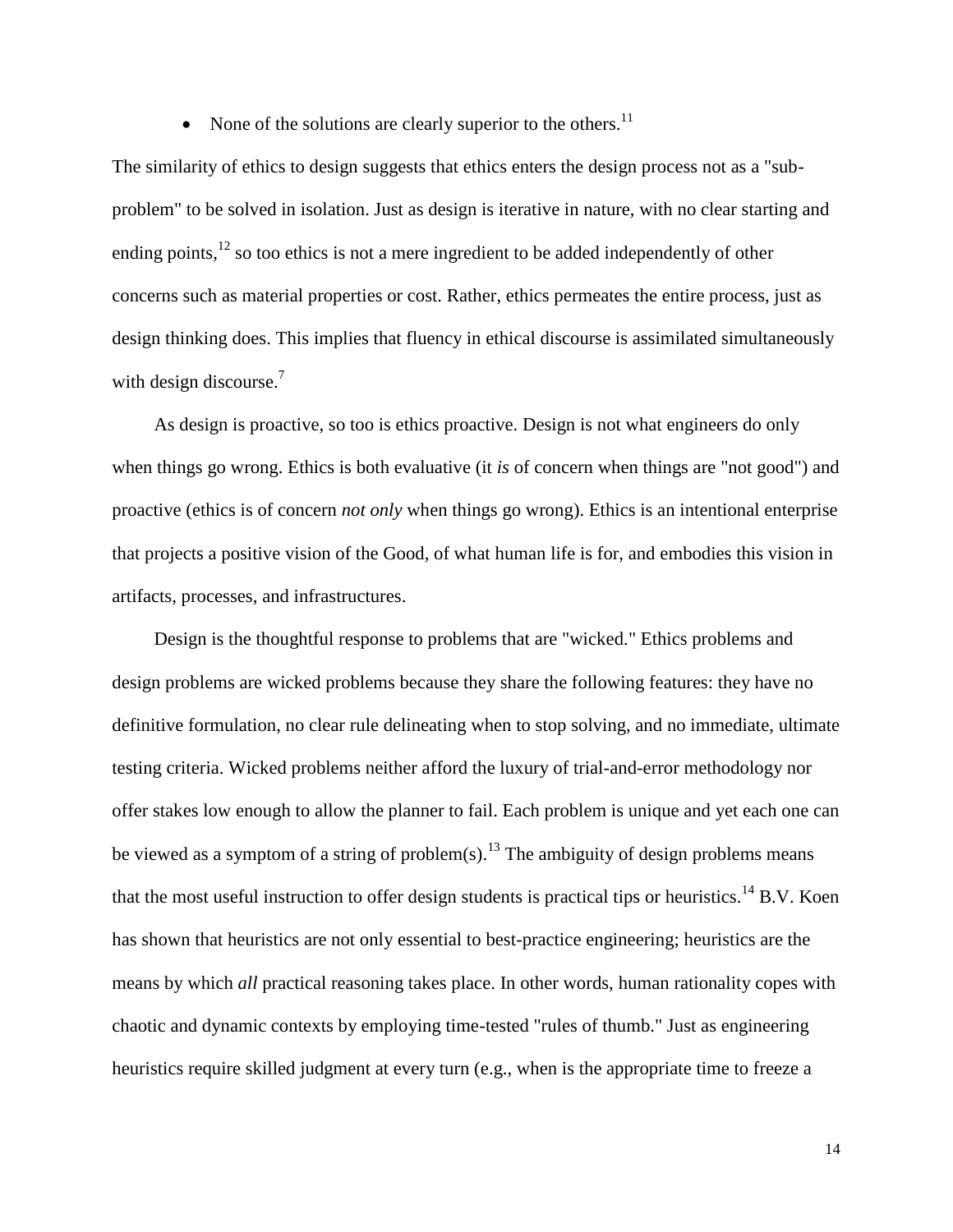design?), so too ethical heuristics are useful shortcuts for knowing how to proceed when faced with moral ambiguity.

#### **Course Description: Somatic Learning and the Design Exercises**

The latest Carnegie Report, "Educating Engineers: Designing for the Future of the Field," recommends that educators combat "widespread emphasis on theory over practice" by involving students in real-world problems and ethical dilemma.<sup>15</sup> Consistent with this recommendation, our objective was to utilize design methodologies to solve the single greatest problem faced by engineering ethics educators: the need to help students shift from analytic to synthetic mode of reasoning. Synthetic reasoning is defined here as not only the ability to meld insights from nonengineering fields (some researchers have called this "cross-content" or "cross-domain transfer.<sup>16</sup>  $(pp. 131-132)$  I also take "synthetic" to mean reasoning that involves the whole person, a blend of cognitive and emotional processes.

Since Whitbeck's 1995 article, a growing number of ethicists have employed design as a rubric for teaching ethics.<sup>17, 18</sup> What follows is an attempt to enrich the pool of pedagogical strategies and keep alive the conversation about best teaching practices. The course in question was team taught in the spring semester of 2008 at the University of Dayton. I do not attempt to be exhaustive in my description. I focus on those features that show most promise for triggering somatic learning.

Emotional participation was heightened by use of games<sup>9</sup>: design teams masquerade as engineering firms competing for "financial" contracts by designing winning responses to "Requests for Proposals" (RFP) given by instructors. The design process associated with each RFP was restricted to the "Concept Design" phase.<sup>19</sup> Thus the process is able to be repeated ten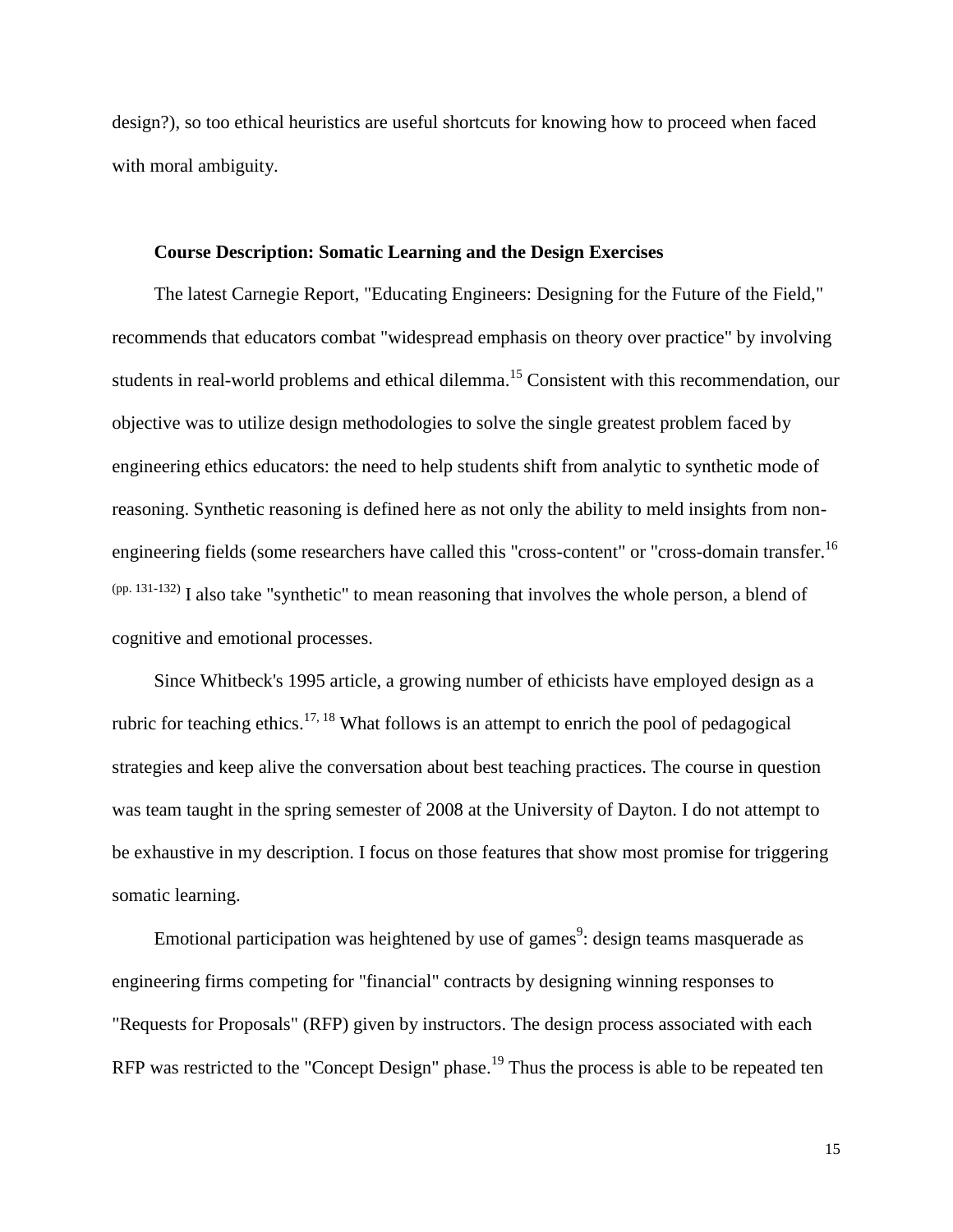times in the semester. While competing for financial contracts, firms are assessed daily operational costs. The object of the game is to keep the firm afloat. Granted, there are dangers to using games. For example, when in competitive mode, students tend to suppress ethical reasoning.<sup>20</sup> But we tried to separate the course-wide competition from the design process itself. In other words, during the design process students were more mindful of team playership within their firm than their standing against other firms. The RFPs emphasize qualitative rather than quantitative design in order to reduce the reflexes to expend too much time on detail design or on overly technological solutions.

Open-endedness has been shown to be a component of both design and ethical reasoning.<sup>21</sup> Each RFP was thus intentionally open-ended, requiring student teams to investigate a wide range of the design possibilities. For example, an early RFP calls for design of an Eco-Toy aimed for an age group of the team's choosing that would, in the playing, inculcate not merely facts but also values, behaviors, and emotions regarding some team-determined aspect of environmental sustainability. So, the design team has to decide not only (1) the focus and scope of the environmental "lesson," but also (2)which lesson from a vast array of possibilities is significant and packageable as an age-appropriate toy, as well as (3) whether choice of construction materials (recyclable or not?) may augment (or alternatively, stultify) learning.

Fourth, the design projects are given real-world feel by the combination of risk of failure, real-world problems, and evaluation by real people (hereafter "client-judges"). The sheer number of RFPs posed means that teams will fail, and fail often! Five teams in a class implies that each team can only expect to win 20% of the contracts. But only by failing often are teams afforded the opportunity to learn stubborn lessons from those multiple failures. (By contrast, standard design courses tend to have enough safety ropes that risk of failure is relatively low; disastrous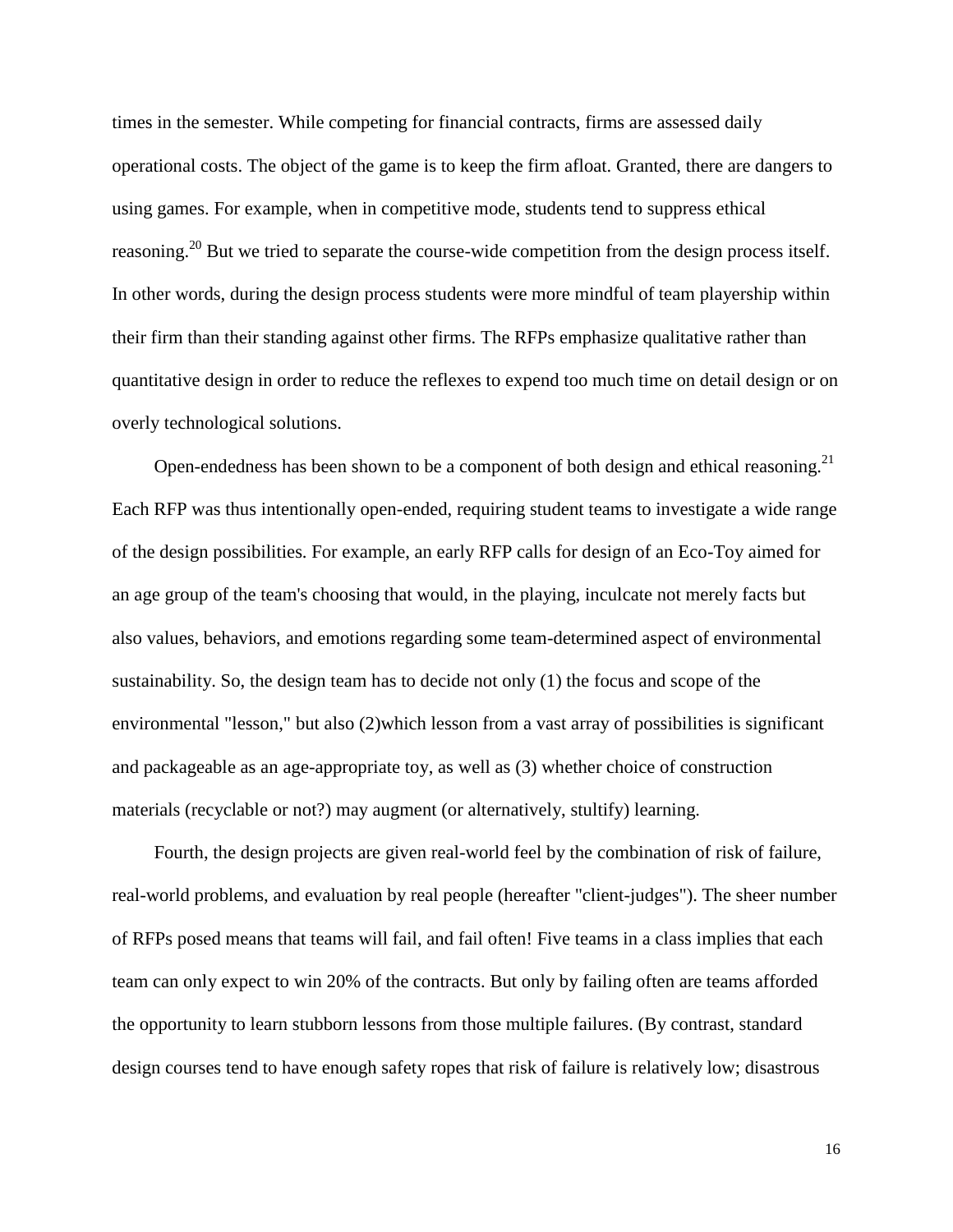designs can be proposed by students who, in the end, successfully pass the class. Success is virtually guaranteed so long as students keep plugging away.) The statistical chance of frequent failure is augmented by the fact that teams compete against each other in a winner-takes-all quest for dollars. This risk is somewhat offset by the incentive that the dollar value of each successive project increases so that by winning, a team can make up for some if not all of its previous losses. (This risk factor, obviously patterned after real world economics in which some firms swim and others sink, itself affords rich opportunities to teach ethics. Does one win at all costs? Should one member be singled out as the scapegoat when the team fails? How does a losing team pull together after successive failures in order to treat one another in such a way that creativity is more likely to happen during the next project? And so on.)

In addition to a real risk of failure, another sobering real-world component is brought to the task by the use of *realistic projects* and *live client-judges*. As an example of the former, the EPA has listed four areas in Dayton as Superfund sites. One RFP asks what to do with a house in Dayton bequeathed to the firm by a recently deceased uncle. Unbeknownst to the students, the neighborhood is sitting atop a toxic waste plume and select homes are being treated by the EPA for vapor intrusion by trichloroethylene. The RFP calls for the design team to make morally appropriate response. (Should the home remain vacant? Should neighbors be alerted for their own safety? Or should the danger be hushed up so that property values don't plummet? And so on.)

Finally, the synthetic nature of design thinking is augmented by the somewhat terrifying prospect of outside "client-judges." The RFPs are designed by the instructors. But as the course progresses, the instructors play a decreasing role in the design process. (We do continue in one important aspect: the daily "common time" includes both a recap of the financial standings of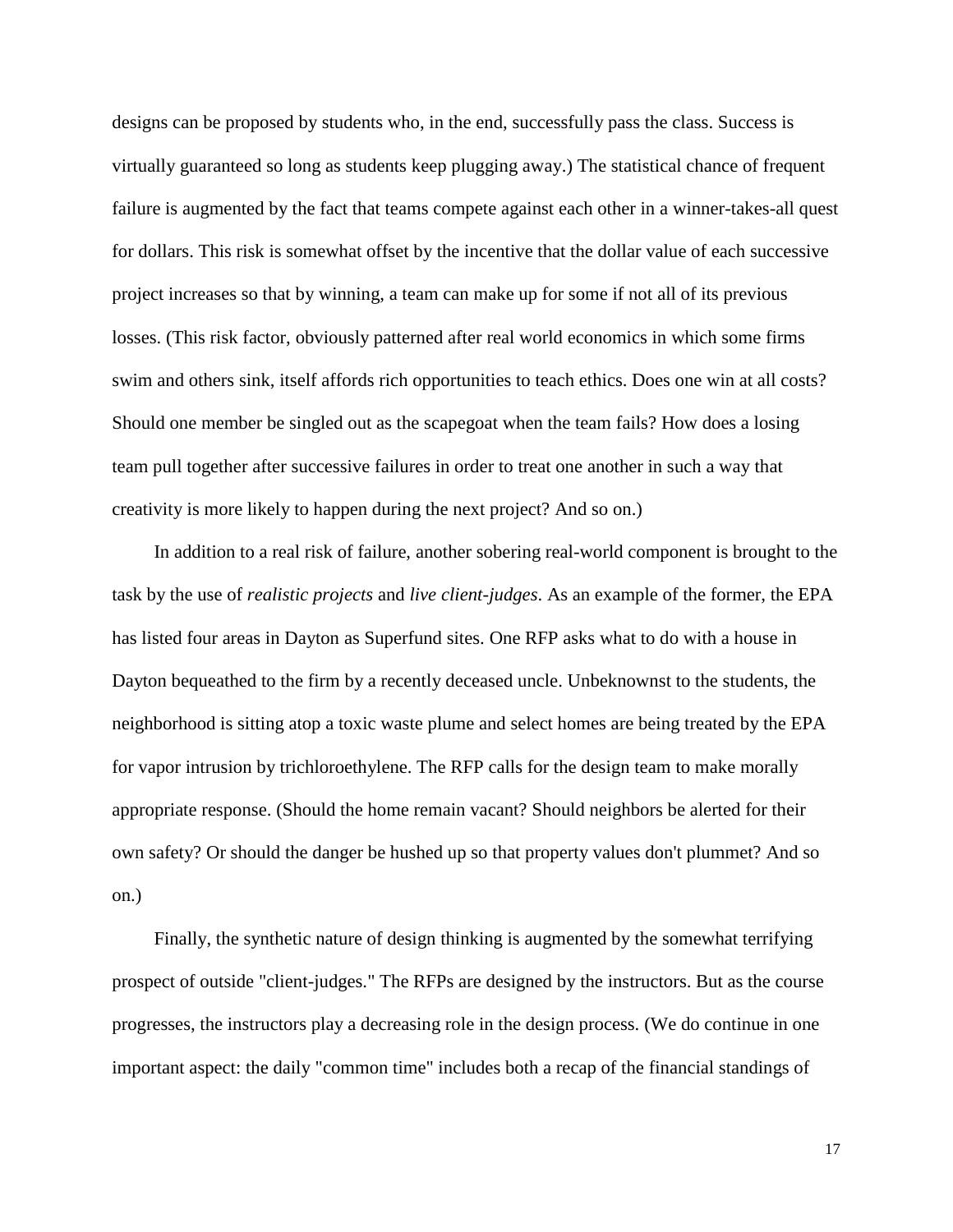each "firm" and serious inter-team discussion of the interdisciplinary readings relevant to the increasing ethical density of each RFP.) In place of the principle investigators, "clients" are brought in from outside the classroom, to be interviewed by the students. These same clients then return to judge the designs—thus deciding the financial victor for each RFP—and to give immediate public feedback to the teams as to merits of each design. (Anything that can be called "good" reflects a moral aspect—albeit trivial in some cases. Thus "good" design can be used to teach ethics.) Clients will be drawn from both inside and outside the university including public school personnel, clergy, engineers, artists, and so on.

Every RFP not only has a built-in ethical component, the ethical components increase in ethical density as the semester unfolds. For example, the very first RFP aims at teaching teams how to trust each other by training each team member in an exclusive skill, and that only by working together can the design team succeed. Subsequent RFPs work on the assumption that artifacts *embody* morality and that designers *commit* ethics.10, 22 In some cases the ethical component is quite blatant. Thus, a midway RFP asks for the design of a monument to Arthur E. Morgan, the "local genius" (local to Dayton, OH; the term is Schwehn's<sup>23</sup>) whose unique levee design simultaneously protected the floodplain and prevented reoccurrence of the 1913 flood that devastated Dayton, Ohio, killing 360 people. This RFP obviously requires students to research and assess Morgan's work in light of the historic, economic, recreational, and possibly the de facto race-dividing function of the Great Miami River in order to embody these aspects in their own monument.

The last RFP makes use of the tacit provision by ABET that instruction in ethics, while mandatory for undergraduate programs in engineering, could be taught in a way that fits the historical identity and character of the institution. In fact, "fittedness" (and the ability to read it)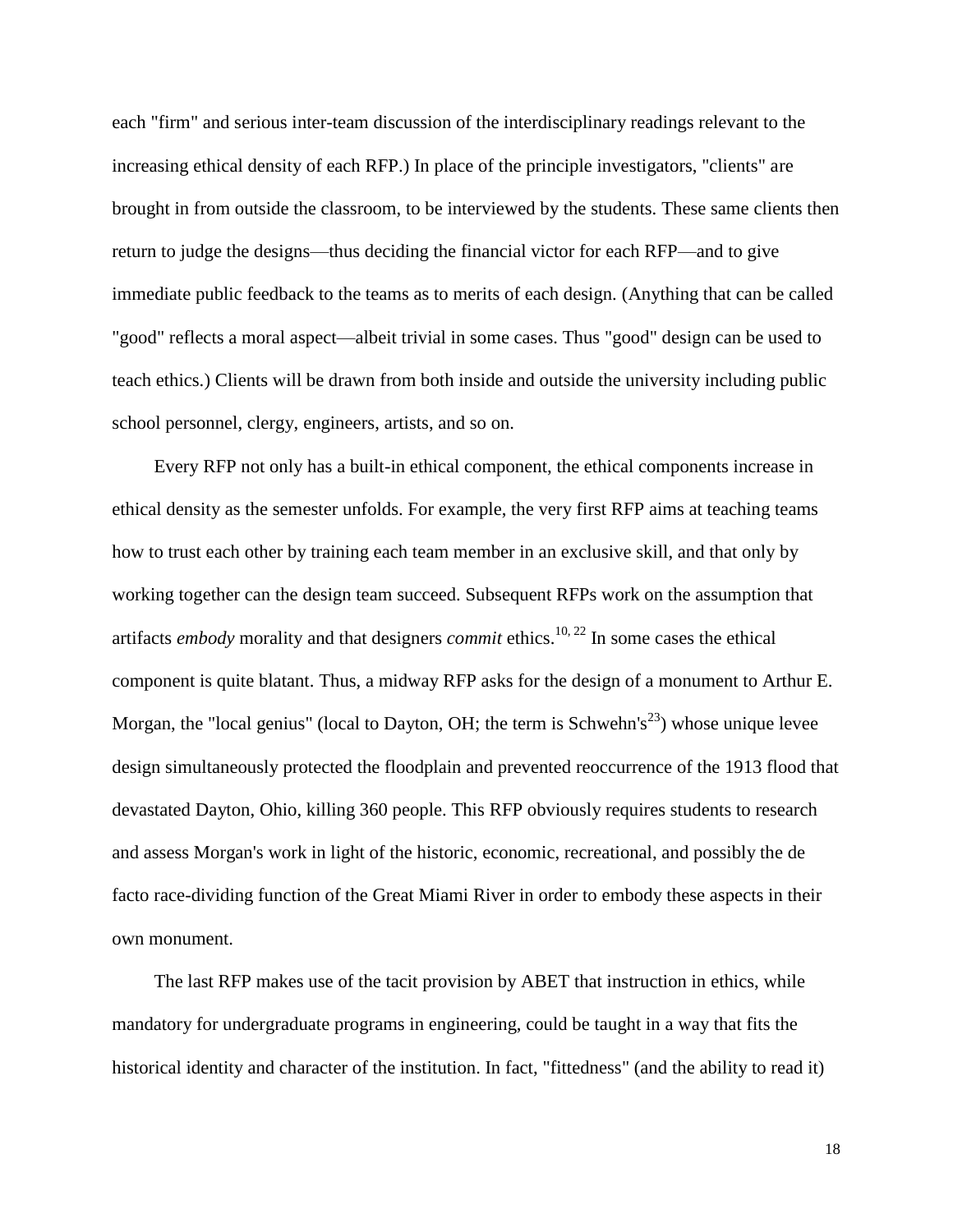is itself also an ethical notion. Excellent engineering design is design that fits the context; one size rarely fits all. In this light, the last RFP called for designs of a prayer chapel in a specified empty room in the engineering building. University chapels range from the ornate (Notre Dame) to the austere (MIT). As the University of Dayton is a Catholic institution, founded by a religious order (Society of Mary) pledged to poverty (among other things), it would not "fit" to propose that the walls of the chapel be papered with dollar bills! But what then does fit? Marianist brothers, some of whom are employed by the university to teach biology, English, etc., were included in the panel of client-judges. Student design teams interviewed, researched, deliberated, negotiated, and compromised in order to achieve "satisfactoriness"<sup>24</sup> for the double-metric of fitting UD's historical character and fitting the curious stipulated location, namely fourth floor of Kettering Labs?! The process of dealing with questions of fit mean that the teams are forced out of the mode of "tunnel vision"—an all too common problem with today's young engineers<sup>25</sup> and optimizing the design for multiple metrics.

There are a number of challenges to be worked out with the use of design in the teaching of ethics. One temptation, of course, is to load the design courses with so many numerical calculations that students are barely able to accomplish one design per semester. Undoubtedly, the quantitative approach to design makes for skillful engineers. However, we opted for a greater number of design projects (ten in all), on grounds that the bulk of ethically laden conversation happens in the conceptual phase. The culmination of the design process in our class was the building of "shmock-ups." We defined "shmock-up" as a "first attempt" prototype intended to display both form and function as simply as possible. A shmock-up is assembled from common everyday objects that do not need to be purchased: cardboard, paper clips, cups, utensils, rags, pencils, popsicle sticks, and so on. Despite their simplicity, the very act of constructing these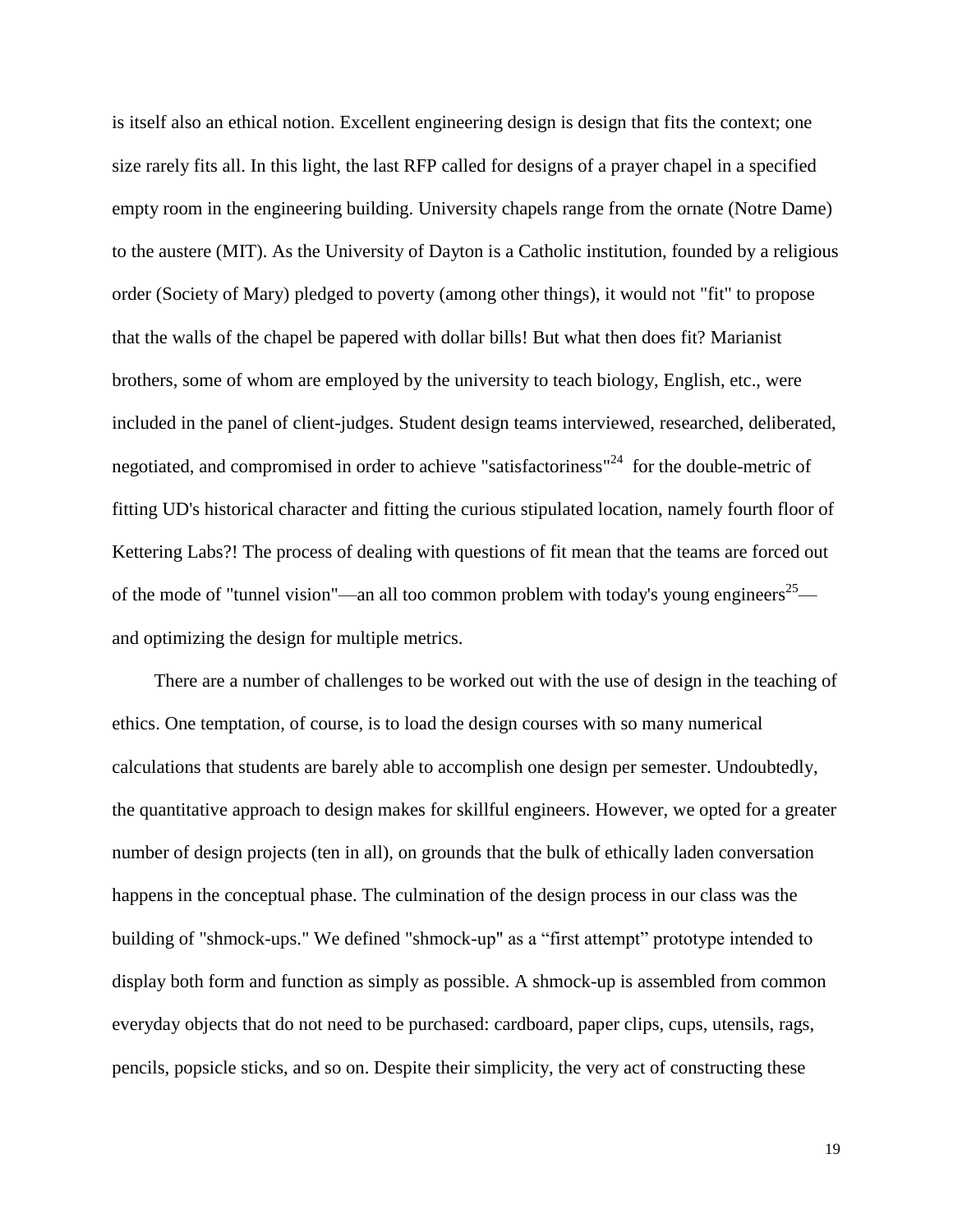crude prototypes contributes to an increase in student's somatic learning, because their shmockup must express those formal and functional features given top priority by the team.

In addition to all the hooks for emotional engagement described above, student teams had to *defend* their designs before peers, instructors, and the panel of client-judges. The conquering of fear of public speaking by means of a well-crafted defense has obvious emotional attachments. Bucciarelli calls this conversation a "synthetic interchange" because designers must communicate what they have come to know tacitly to a group of judges who do not share their tacit knowledge.<sup>7</sup> This meant that students had to speak not only in the in-house lingo that develops among those who've read common readings and worked side by side for an entire semester. They also had to learn how to translate their design discourse into notions of good that client-judges could understand. The act of verbalizing of value judgments and supporting reasons strengthens formation of somatic markers by being yet another iteration of the design activity. Just as important, this iteration is pervaded by both primary emotions (fear!) and secondary emotions (pride in excellence; camaraderie, and so on).

#### **Conclusion**

At the end of the day, my interest has not been to castigate Dr. M. Rather, I juxtaposed his case to the equally curious case of "Elliot" in order to argue that more consideration be given to somatic learning in engineering ethics courses. In particular, I argued that design exercises offer enormous promise for engaging students in somatic learning.

#### **Acknowledgements**: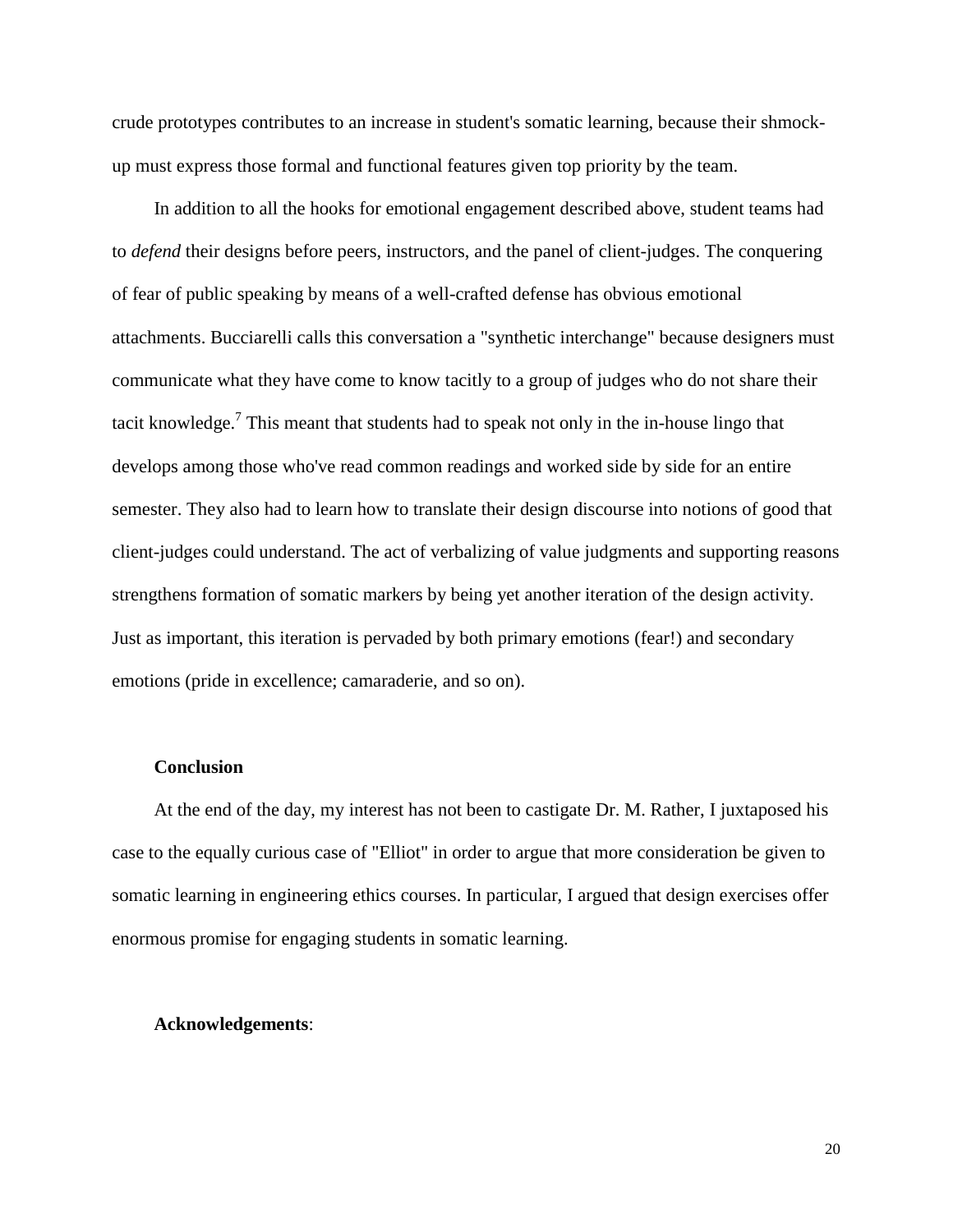I am very grateful to pointed criticisms and insightful additions offered on earlier drafts of this essay by my friends and gifted colleagues: Terry Tilley, Michael Cox, Kelly Johnson, and Derek Hatch.

#### REFERENCES

- 1. Glenn, D. (2004) Judge or Judge Not. *The Chronicle of Higher Education* **51**: A16.
- 2. Damasio, A. (2005) *Descartes' Error: Emotion, Reason, and the Human Brain*. (Penguin, 2005).
- 3. Bloom, B. S., & others. (Eds.). (1956). *Taxonomy of educational objectives; the classification of educational goals, by a committee of college and university examiners*. New York: Longmans & Green.
- 4. Ferguson, E. (1977) The Mind's Eye: Nonverbal Thought in Technology. *Science* **197**: 827-836.
- 5. Lloyd, P. & Busby, J. (2003) "Things that went well—no serious injuries or deaths": Ethical reasoning in a normal engineering design process. *Science and Engineering Ethics* **9**: 503-516.
- 6. Vincenti, W. G. (1990). Design and the Growth of Knowledge: The Davis wing and the Problem of Airfoil Design, 1908-1945 *What Engineers Know and How They Know It: Analytical Studies from Aeronautical History*. Baltimore & London: John Hopkins University Press:16-50.
- 7. Bucciarelli, L. L. (2002) Between Thought and Object in Engineering Design. *Design Studies* **23**: 219-231.
- 8. Bucciarelli, L. L. (2007) *Workshop on Philosophy and Engineering* Delft: Technical University of Delft.
- 9. Kuhn, J. W. (1998) Emotion as well as reason: Getting students beyond "Interpersonal Accountability". *Journal of Business Ethics* **17**: 295-308.
- 10. Winner, L. (1985) Do Artifacts Have Politics? In *The Social Shaping of Technology: How the*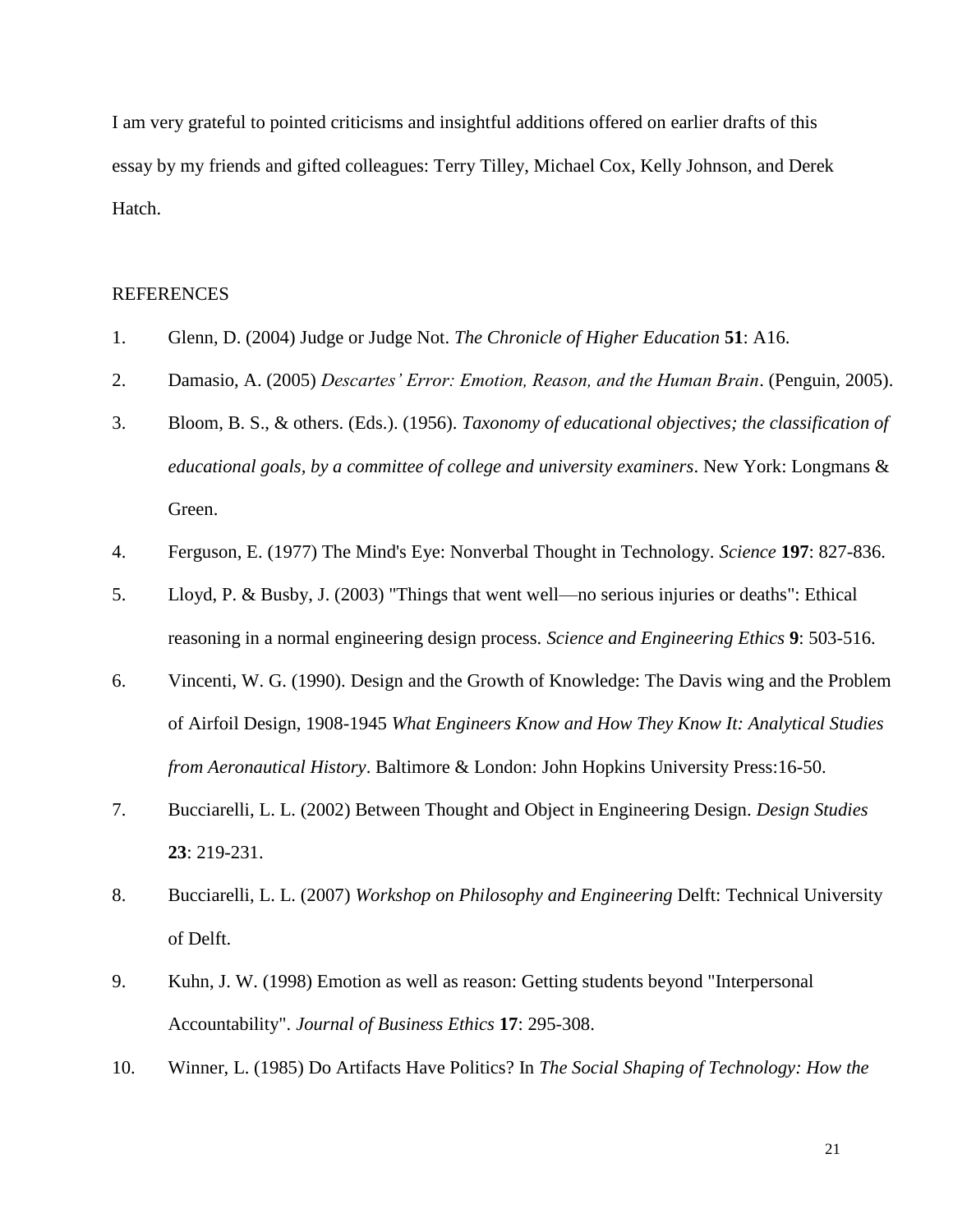*Refrigerator God Its Hum* eds Donald MacKenzie & Judy Wajcman. Philadelphia, PS: Open University Press: 26-37.

- 11. Whitbeck, C. (1995) Teaching ethics to scientists and engineers: Moral agents and moral problems. *Science and Engineering Ethics* **1**: 299-308 .
- 12. Bucciarelli, L. L. (1994) *Designing engineers*. Cambridge, MA: MIT Press.
- 13. Rittel, H. W. J., & Webber, M. M. (1984). Planning Problems are Wicked Problems. In N. Cross (Ed.), *Developments in Design Methodology*. Chichester & New York: John Wiley & Sons: 135- 144.
- 14. Koen, B. V. (2003) *Discussion of the method; conducting the engineer's approach to problem solving*. Oxford: Oxford University Press.
- 15. Basken, P. Why Engineering Schools are Slow to Change. *The Chronicle of Higher Education* (2009). <http://chronicle.com/daily/2009/01/10003n.htm?utm\_source=at&utm\_medium=en>.
- 16. Gelernter, D. H. (1998) *Machine Beauty: Elegance and the Heart of Technology*. New York: Basic Books.
- 17. Dorst, K. & Royakkers, L. (2006) The design analogy: a model for moral problem solving. *Design Studies* **27**: 633-656.
- 18. Lloyd, P. (2008) Designing Games to Teach Ethics. *Science and Engineering Ethics* **14**: 433- 447.
- 19. Pugh, S. 91996) *Creating innovative products using total design: the living legacy of Stuart Pugh*. Reading, MA: Addison-Wesley.
- 20. Reall, M. J., Bailey, J. J. & Stoll, S. K. (1998) Moral reasoning "on hold" during a competitive game. *Journal of Business Ethics* **17**: 1205-1210.
- 21. Whitbeck, C. (1996) Ethics as Design: Doing Justice to Moral Problems. *Hastings Center Report*